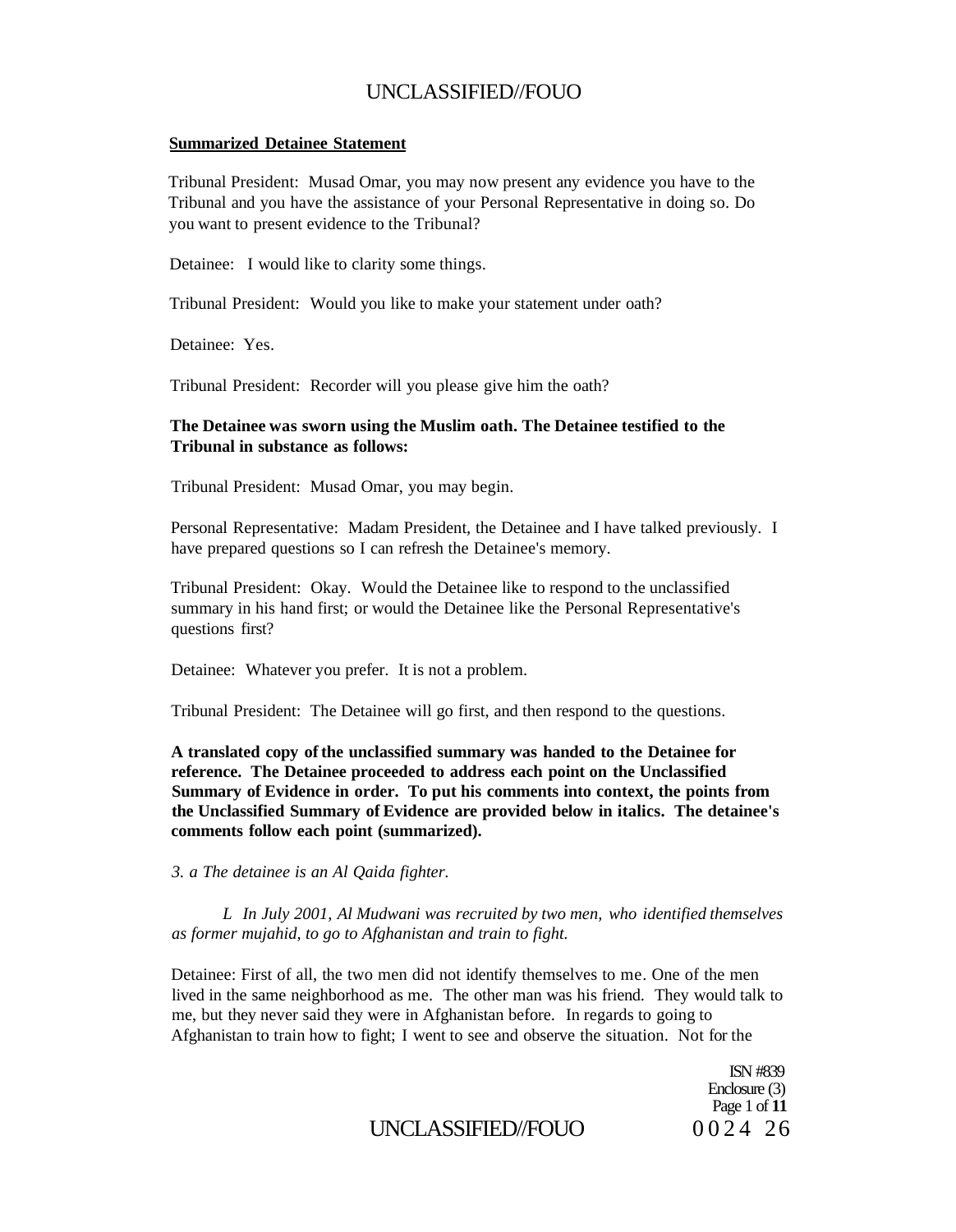purpose of fighting. There was no fighting going on at that time. I left before the events ofw a

*2. The detainee stated that he stayed at the Daftar Al-Taliban guesthouse for four hours, prior to going to Kandahar, where he stayed at the Madqfat Al-Nibras guesthouse, where he was fed and given new clothes.* 

Detainee: I was only given food. I was not given any new clothes. I was traveling so I already had my clothes with me. It was impossible that I would have gone there without clothes.

*3. The detainee stated after seven (7) days at the guesthouse in Kandahar, he traveled to the Al Farouq training camp, a known Taliban training camp.* 

Detainee: This allegation is correct.

*4. The detainee stated that he received training on the Kalashnikov rifle, pistol, BEKA, RPG, and the Magnoona. The detainee stated that he only trained for twenty-five (25) days because the camp closed due to the U.S. bombing campaign.* 

Detainee: I trained on the Kalashnikov rifle, that is correct The pistol, that is correct. The BEKA, that is correct. The RPG, I just saw it. I never received training on the RPG. The Magnoona is the Kalashnikov. The only difference is that it has an additional metal piece. Like a base that you rest the Kalashnikov on. It has an extra piece on there. I only received training for about twenty to twenty five days. There was no bombing. It was the first day of the events of 9/11. The people at the camp said if anyone wanted to leave, we were free to leave. There might be problems and there might be bombings; so if you don't want any problems, just go. If you want to stay, then you can stay. I did not want any problems, so I just left because my objective was not to fight when I went there.

*5. The detainee stated that he saw Usama Bin Laden (UBL) several times and at various training facilities during his time in Afghanistan and last saw Bin Laden in Khowst about a month before the fall of Kabul.* 

Detainee: I only saw Bin Laden once at that training camp. Bin Laden was visiting the training camp and I saw Bin Laden from about thirty, to forty, to fifty meters away. He was very far away. The second time I saw Bin Laden was in Khowst during the events. Bin Laden would pass through all the villages to see the people. Bin Laden also passed in front of us, but there were many people present at the time. They were all civilians. The various training camps is not correct. I received training in one place only. It is correct that I did see Bin Laden a second time in Khowst. It was one month before Kabul fell, that was correct. AH and all, it was only two times I saw Bin Laden.

> ISN #839 Enclosure (3) Page 2 of 11

#### **UNCLASSIFIED//FOUO**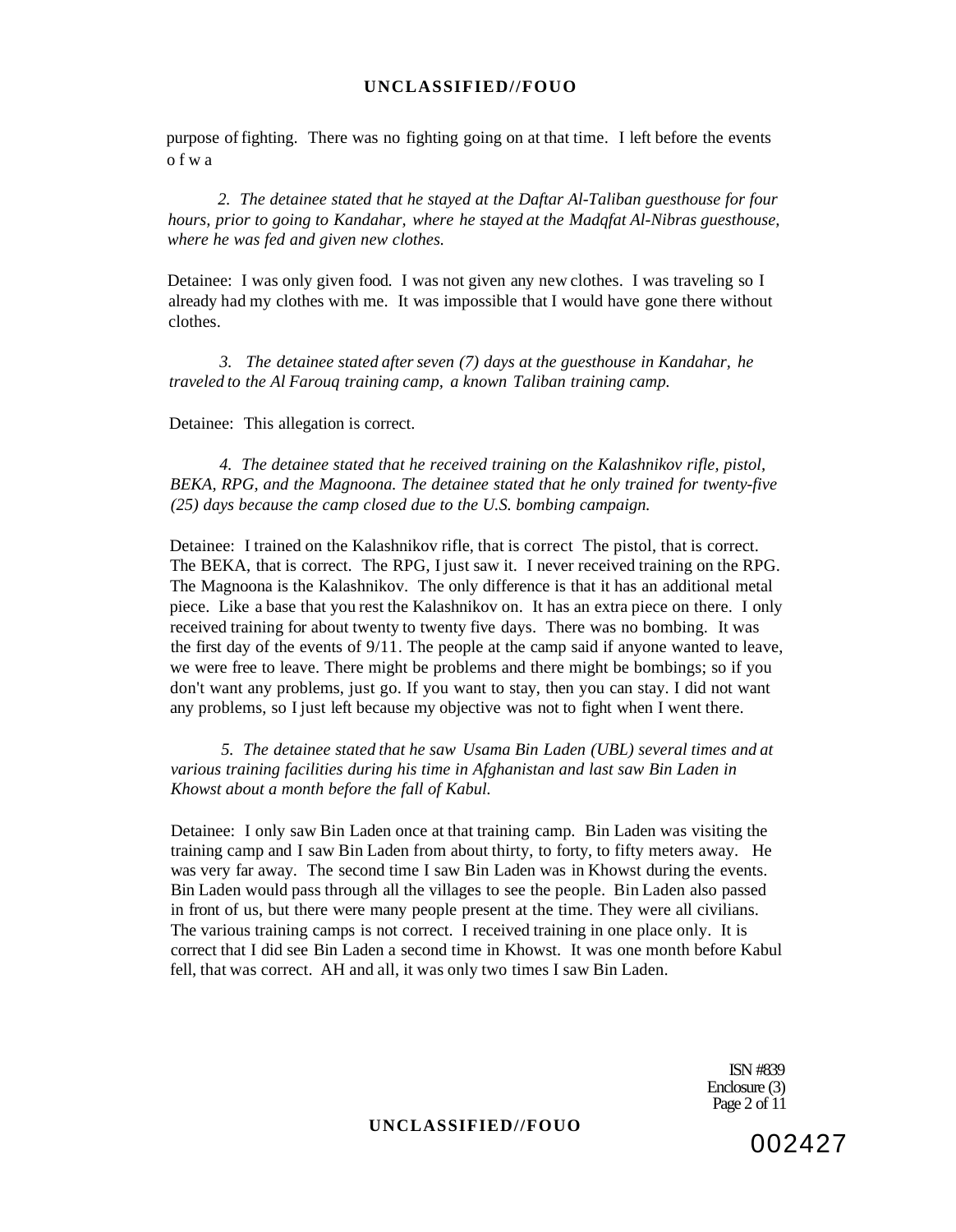*3.b. The detainee participated in military operations against the coalition.* 

Detainee: This is not true, I did not even go to any of the front lines.

*1. The detainee stated that he left Al Farouq on a military bus with twenty-five (25) other students from Al Farouq and went to Kabul.* 

Detainee: I left the training camp on a regular truck from Al Farouq to Kandahar. It was about a two or three hour ride. Then I completed the trip from Kandahar to Kabul on a civilian bus. Twenty-five of my friends were in the same group. They were not Taliban.

*2. The detainee stated he went to Kabul and three days after his arrival, Kabul fell* 

Detainee: This is correct.

*3. After the fall of Kabul, the detainee went to Pakistan where he was captured by the Pakistani police, after a shoot-out, on September 21, 2002.* 

Detainee: The police stormed the house around eight o'clock in the morning. There were two apartments. The apartment I was in, there was no shoot-out or any resistance. But we surrendered immediately. They have my fingerprints. You can look at them if you want to verify this. The Pakistani police, they have everything. The Pakistani police thanked the group I was in the apartment with for not resisting and they never charged us with anything. The resistance was in the apartment next to us in the same building. That is all I have.

Tribunal President: Musab Omar, does that complete your statement?

Detainee: Yes, that is what I have.

Tribunal President: Personal Representative, do you have any questions for the detainee?

Personal Representative: Yes, Ma'am. I do, but not quite as many because the detainee has covered most of our conversation. When you were in Yemen prior to leaving, you were given a ticket to go and observe the cultural conditions under the Taliban in Afghanistan.

Detainee: Yes, under the Taliban - how the Muslims were doing under the Taliban. There were rumors that these were evil or bad people. In Islam, you cannot judge another Muslim unless you see it with your own eyes. As for myself, the expenses were covered by someone that was doing good. So I said I did not have anything to lose. I planned to go for one month. I had a visa for one month only. I wanted to see how things were and come back home. When the events happened, I still had a few days left on the visa. The roads were closed and I could not leave.

> ISN #839 Enclosure (3) Page 3 of 11

## **UNCLASSIFIED//FOUO**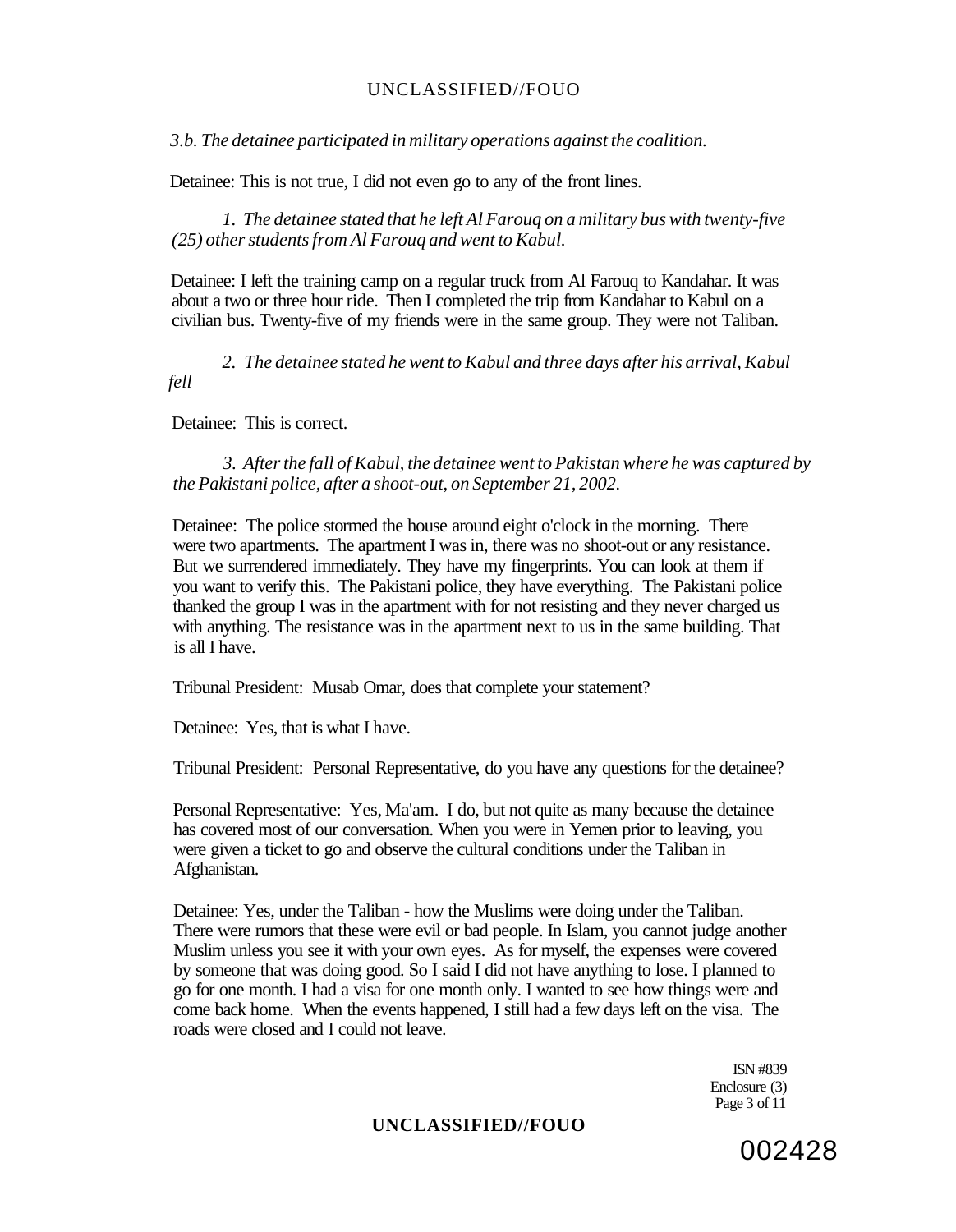Personal Representative: When you left camp and went to Kabul for three days, what was the purpose for being in Kabul?

Detainee: Kandahar was very crowded. So I thought I would go to Kabul because it was bigger. After I left Kabul, I was going to go to Khowst because it was close to the border. My intention was to leave for Pakistan. Khowst was safer. There was no fighting going on there.

Personal Representative: While in Pakistan, you were waiting in the apartment with several others. What were you waiting for?

Detainee: We were waiting for things to calm down and to become stable. We were also waiting for the Pakistani police to stop searching everywhere because our visas had expired. We could not move around legally. So we stayed until we could maybe get to the Yemeni embassy, but we couldn't. The police were searching everyone. There was no negotiation or talking. They would just arrest people. So we stayed at the apartment until we could find the closest opportunity. We did not even have enough money for the tickets.

Personal Representative: I have no further questions.

Tribunal President: Recorder, do you have any questions for the detainee?

Recorder: No, Ma'am.

Tribunal President: Do any of the Tribunal Members have any questions for the detainee?

Tribunal Member: Are you an Al Qaida fighter?

Detainee: No, never. I never followed them, I never stood on the lines, nothing.

Tribunal Member: When you received weapons training at Al Farouq, who gave the training? Were they Taliban or Al Qaida?

Detainee: Arabs. It had to be Arabs because I do not understand the language of the Taliban.

Tribunal Member: Do you know what the association of the Arabs were?

Detainee: They said they were just people that were giving the training. They did not have any affiliation with anyone. Talk about politics was forbidden in the camp.

> 1SN #839 Enclosure (3) Page 4 of 11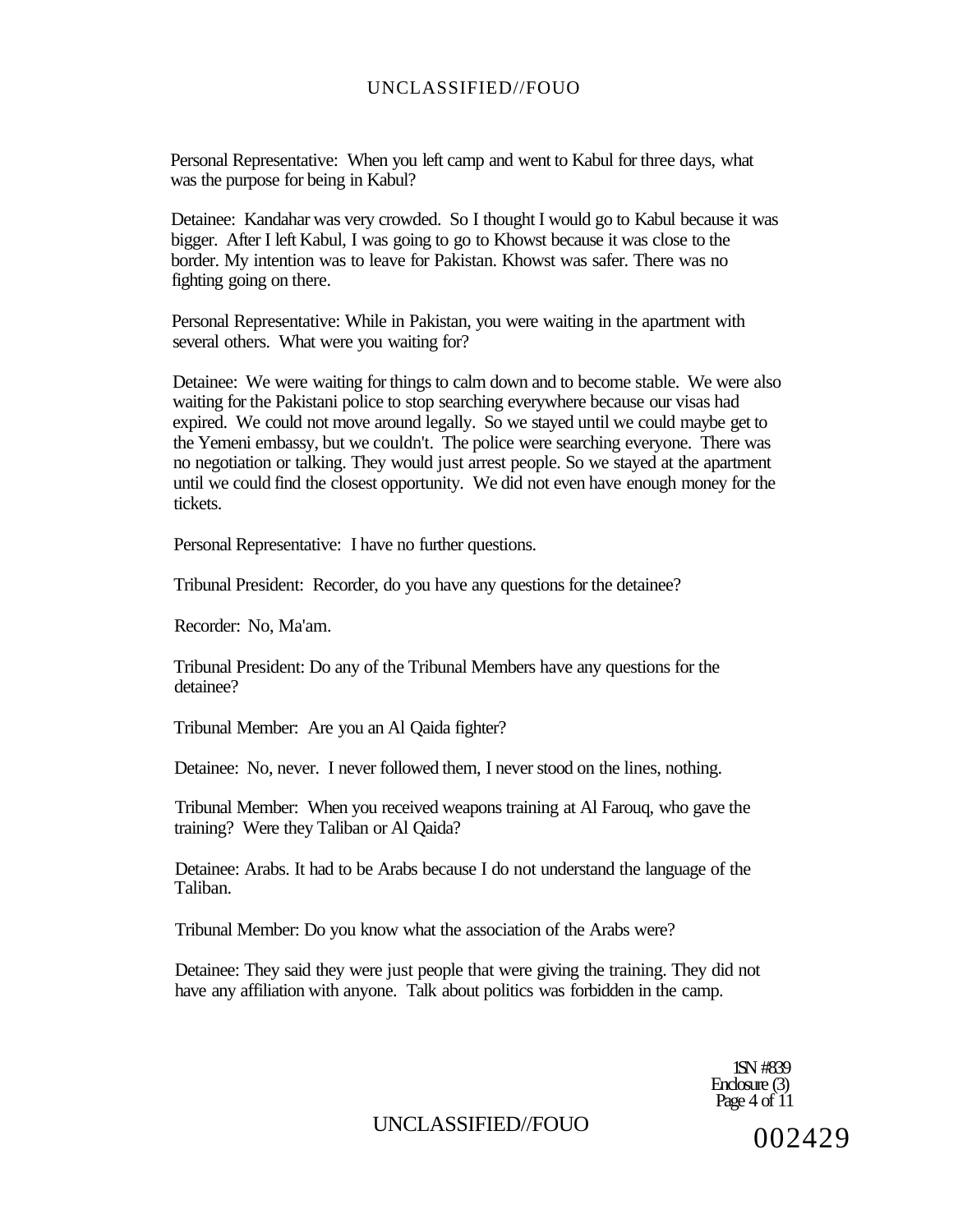Tribunal Member: If you were going to Afghanistan to observe the cultural conditions, why then get all the training on weapons?

Detainee: When I got to Afghanistan, I was with Pakistani people. They moved me to Dafter AI-Taliban. I did not know the situation. So I went to Dafter Al-Taliban. They took me in, then told me to go to Al-Nibras, They were Taliban. I did not know their language and what they were talking about. So they took me to Al-Nibras. I could not leave. They took my passport, money and everything. They said just sit there. I told them based on what, and they said just sit there. After a week, I kept insisting on asking what was going on and why I was there. We got on a bus and they took us to the camp. They told us that anyone who goes into Afghanistan goes through the camp. Since I was there I had to get the training. There was no fighting, nothing.

Tribunal Member: When you were leaving the Al Farouq camp, the twenty-five people you were with?

Detainee: These were other people who refused to just sit along with me.

Tribunal Member: Okay. Were those people carrying weapons?

Detainee: No.

Tribunal Member: When you turned yourself in to Pakistani police, were there any weapons in your apartment room?

Detainee: The people who resisted had weapons in that apartment.

Tribunal Member: Your room did not have any weapons?

Detainee: My room did not have any weapons.

Tribunal Member: When you were going through Pakistan to go back home, were you doing so on your own accord, or were you following orders from another person?

Detainee: It was me, but I was getting advice from the Pakistanis. I did not know the area and I had no money. Sol would ask around and they would help me.

Tribunal Member: The people that you were arrested with in Pakistan, were they all from the Al Farouq camp with you?

Detainee: No, I did not meet them until I went to Pakistan. They were all from Yemen with expired passports. Same situation as mine. The Pakistanis rounded up all the people like me that had issues or problems with their visa. We were all put in one place.

Tribunal Member: Was that before or after they stormed the apartment?

ISN #839 Enclosure (3) Page 5 of 11

# UNCLASSIFIED//FOUO 00J2430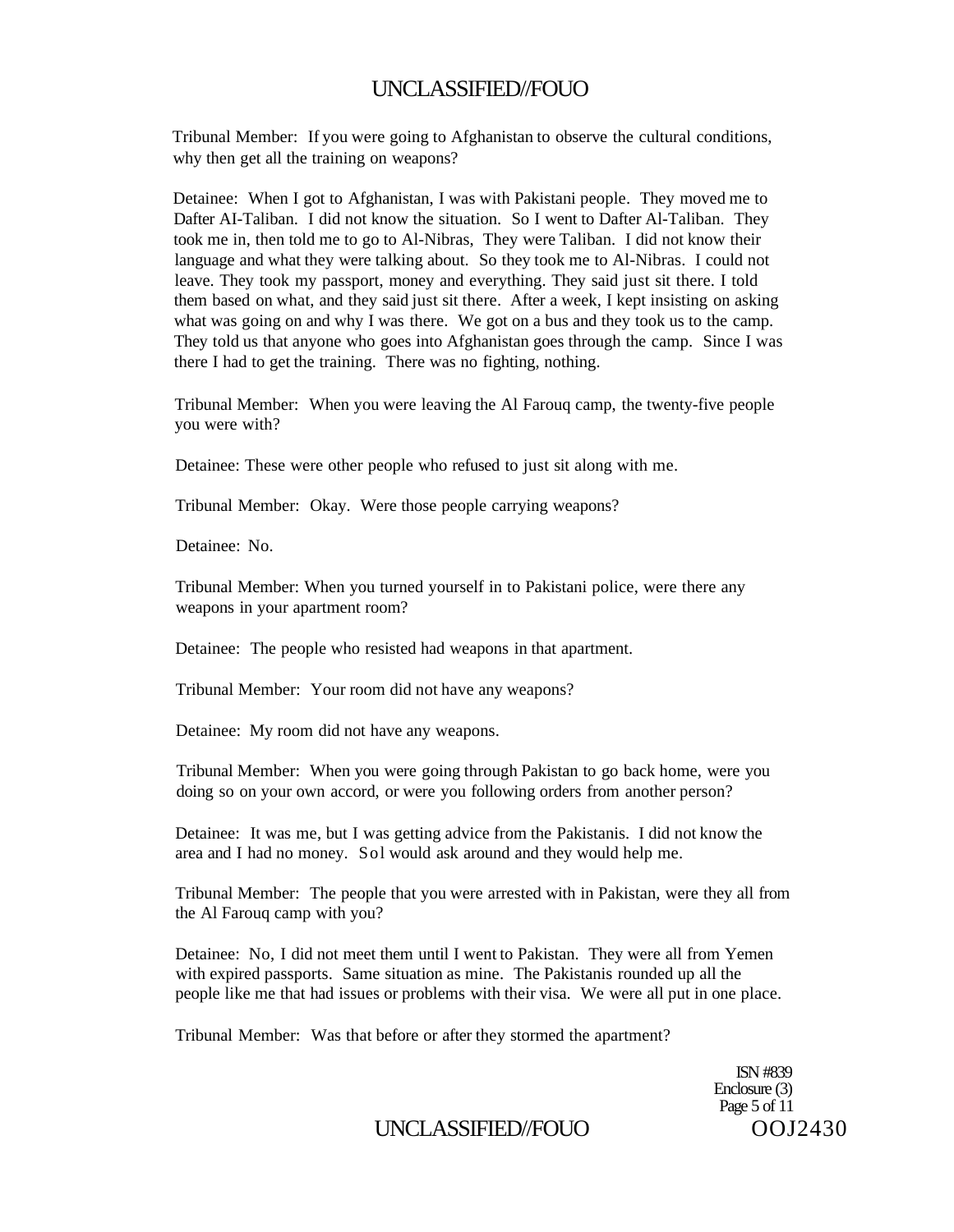Detainee: How do you mean?

Tribunal Member: When you went to the apartment where you were staying, did you do that on your own or did the Pakistanis send you to that apartment?

Detainee: I went there on my own. A Pakistani family told me to go to that place.

Tribunal Member: How many people were staying in those two apartments?

Detainee: Five or six people and a Pakistani family.

Tribunal Member: Were any of those people from Al Farouq?

Detainee: No, not at all.

Tribunal Member: Did you have your passport at that time?

Detainee: Yes. I took it from the Pakistani (sic) government.

Tribunal Member: Where and how did you get your passport?

Detainee: The Pakistani police, when they stormed the house they took the passport, money and everything we had.

Tribunal Member: I thought you said earlier when you went to Al Farouq, they took all your papers, money, everything so you couldn't leave?

Detainee: After I left Al Farouq, they gave me everything back. I said that and wrote that down in the interrogations.

Tribunal Member: Who did you stay with in Kabul after leaving Al Farouq?

Detainee: After I left Al Farouq during the bombings, there were places or houses you could go to. Anyone that had a place to stay or hide, I would stay with them.

Tribunal Member: How did you know what houses to go to stay?

Detainee: I went with the group of twenty-five and the driver was asking. The driver knew where to go.

Tribunal Member: When you were in Kabul, did you have a weapon?

Detainee: No.

ISN #839 Enclosure (3) Page6ofll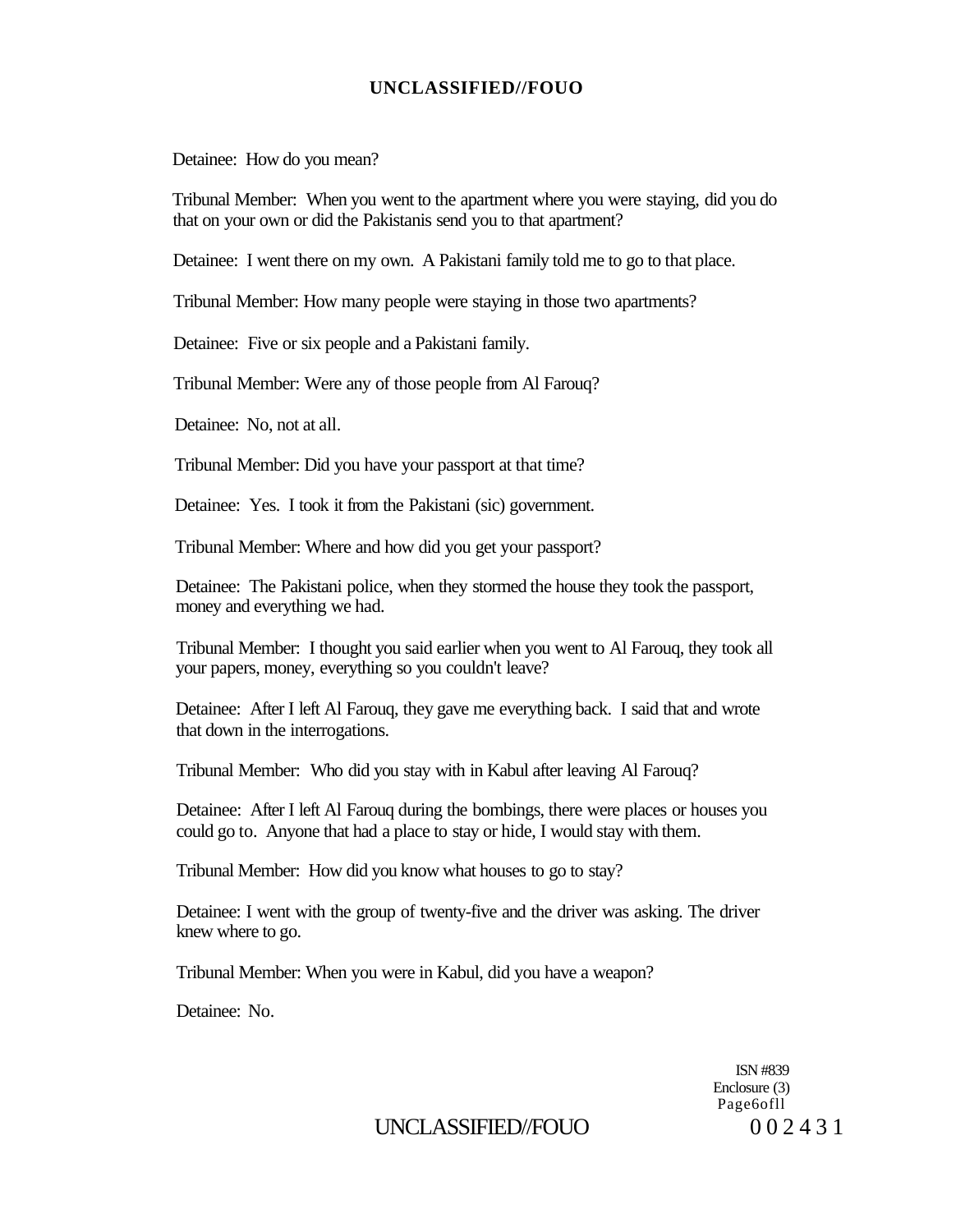Tribunal Member: Did any of the people you were with in Kabul have weapons?

Detainee: We did not stay in Kabul, all of us together. After we got to Kabul all of us got separated. Five went here. Three went there. Everyone just went their own way.

Tribunal Member: Were the houses you stayed in Kabul, were they also housing fighters?

Detainee: No. They were civilian houses of people who were afraid of the bombing.

Tribunal Member: How did you get from Kabul to Pakistan?

Detainee: I went from Kabul to Khowst. To the Pakistani border.

Tribunal Member: How did you travel? What means?

Detainee: Buses.

Tribunal Member: How did you get the money to travel?

Detainee: The bus drivers were helping out the people that needed to go somewhere.

Tribunal Member: Earlier you said all the roads were closed and that was why you could not leave. How were you able to travel on the roads?

Detainee: Inside of Afghanistan. From Kabul to Khowst, Afghanistan, it was internal. We didn't go through official roads, we went through the mountains.

Tribunal Member: Were you on foot going through the mountains?

Detainee: Sometimes with the cars, sometimes with walking.

Tribunal Member: Who were you traveling with when you went through the mountains?

Detainee: A group of Arabs, Afghans, Pakistanis and other people.

Tribunal Member: Was this Tora Bora mountains?

Detainee: No, Khowst. I stated it before in detail. If you would like for me to go more into detail, I will tell you.

Tribunal Member: Yes, please tell me how you got out.

ISN #839 Enclosure (3) Page 7 of 11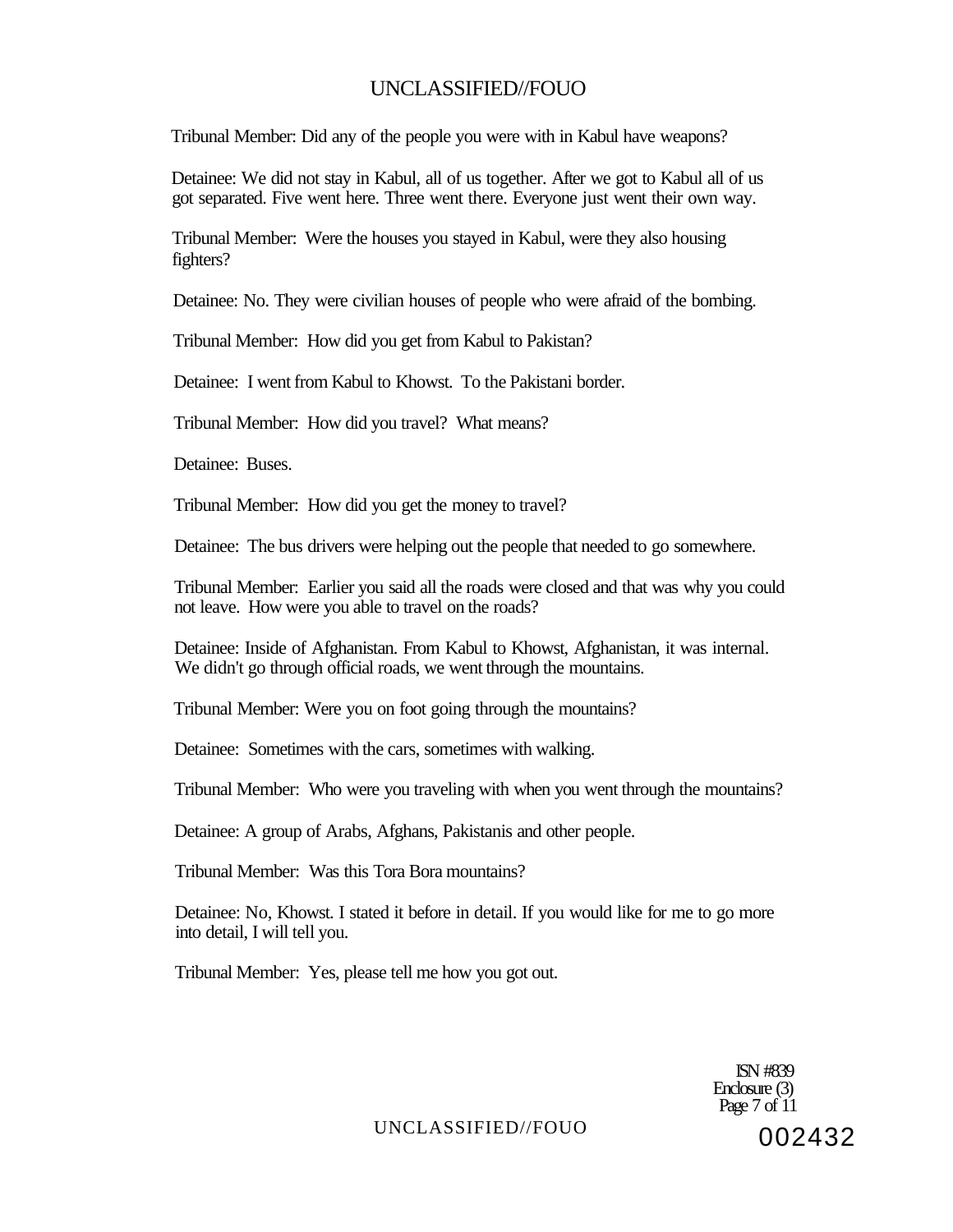# UNCLASSEPIED//FOUO

Detainee: From Khowst to a place called Zurmat. From Zurmat to a place called Bormal (phonetic). After that, a place right on the border, a small village. Then to a place called Bennam (phonetic). This was the first place in Pakistan. That is how I got to Pakistan.

Tribunal Member: How did you know to go to these places?

Detainee: There were Afghanis and Pakistanis helping out people.

Tribunal Member: Were any of these Afghans and Pakistanis fighters?

Detainee: No, no, no. The people were just helpers. They were people who lived there. People who lived in one place would take us to the next place and go back home.

Tribunal Member: Why would these people help you?

Detainee: They were Muslims.

Tribunal Member: Have you always told the same story since you have been detained?

Detainee: I have told the same story from Pakistan to the prison that was underground. The Americans were there underground. Then in Bagram, I said the same thing. And here, after over one hundred interrogations, I have said the same thing. The interrogators thank me.

Tribunal Member: Did you ever carry weapons or fight against the Northern Alliance or the United States?

Detainee: No. I have never fought against Afghans or Americans.

Tribunal President: In your statement, you said the two men who recruited you were friends of yours. Were they members of the Taliban or Al Qaida?

Detainee: No, no, no. They were not friends of mine. One of them lived in the same place I was living. He saw me everyday when I would walk to school. The second guy was the first guy's friend.

Tribunal President: Do you know if those two people that recruited you were members of Al Qaida or Taliban?

Detainee: No. They were against the Al Qaida. They would warn me not to get into anything political.

Tribunal President: Those two men wanted you to go to Afghanistan to view what was going on, to see the new Government? Can you explain that further?

> ISN #839 Enclosure (3) Page 8 of 11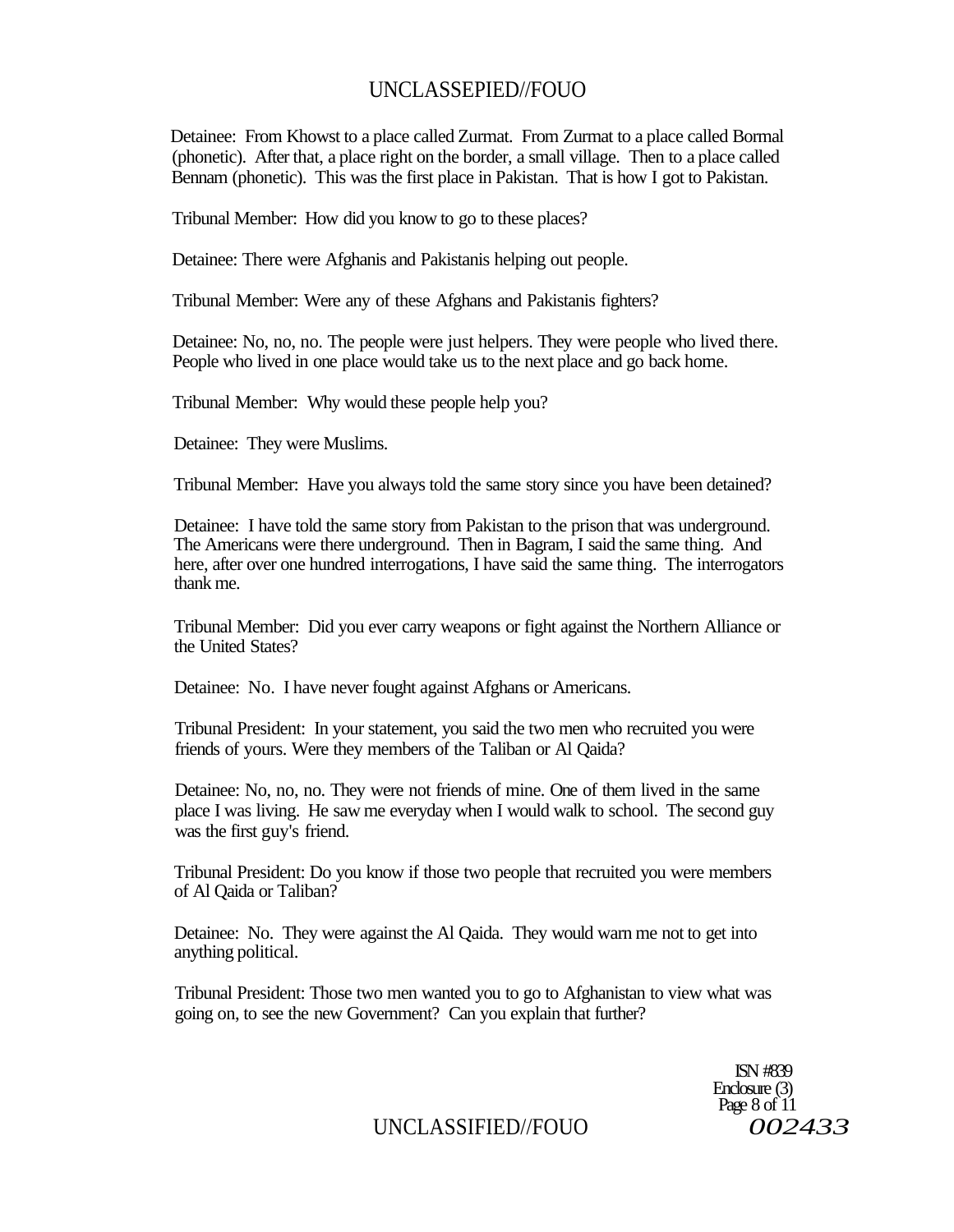Detainee: There were rumors coming to Yemen that Afghanistan had a racist Government. It was Muslim by name. They said there were no Muslims except for the people in Afghanistan - that anyone not Afghani was not a Muslim. But those two people said this statement was not true. Afghanistan was fair. That black people like white people - Islam rules all of Afghanistan. Islam ruled over everyone; the poor, the rich, the powerful, the weak. There is poverty and hunger. So the two men told me to go and see the situation and come back and talk to the people - tell them if yes it is true and it is a Muslim place. Then if anyone could offer help to the Afghan people with medical, teaching, learning, with money. Things like that.

Tribunal President: Why was it important for you to go to Afghanistan? What were you going to do there? What did you feel like you were going to do there?

Detainee: I just wanted to go. Curiosity, nothing more. I did not know the results would turn out like this.

Tribunal President: When you received the training on the weapons, were you forced to take the training?

Detainee: They just took me. I did not know anything. I did not know the language. I did not know the people. I did not know anything. Without my passport, or money or my tickets, I could not do anything. So I just did what they wanted so I could get my stuff back. If I went and did not do anything, they may have accused me of spying. So I just took the training on the Kalashnikov and pistols. It seemed normal. We have these things in Yemen. It is not a big deal,

Tribunal President: Why didn't you try to leave before getting to the camp?

Detainee: The camp is away from the city, about two hours in an isolated location. It was between mountains. There were Afghan guards all around. I did not know my way around, I did not know what was going on. I just went where the people were going.

Tribunal President: When it was time for you to leave the camp, did you have to have permission to leave; or did a group of people decide to leave?

Detainee: There was a group that decided to leave and I was one of them.

Tribunal President: Why didn't this group try to leave before they received the training?

Detainee: We thought things were normal and we did not think there was anything going on. Then when the events of September  $1 \, 1^{\text{lh}}$  happened, we did not want any problems. So we left. A lot of people stayed.

Tribunal President: How did you support yourself while at the camp or in Kabul?

ISN #839 Enclosure (3) Page 9 of 11  $\wedge \wedge$  ...

## UNCLASSIFIED//FOUO ^ ^ . . ,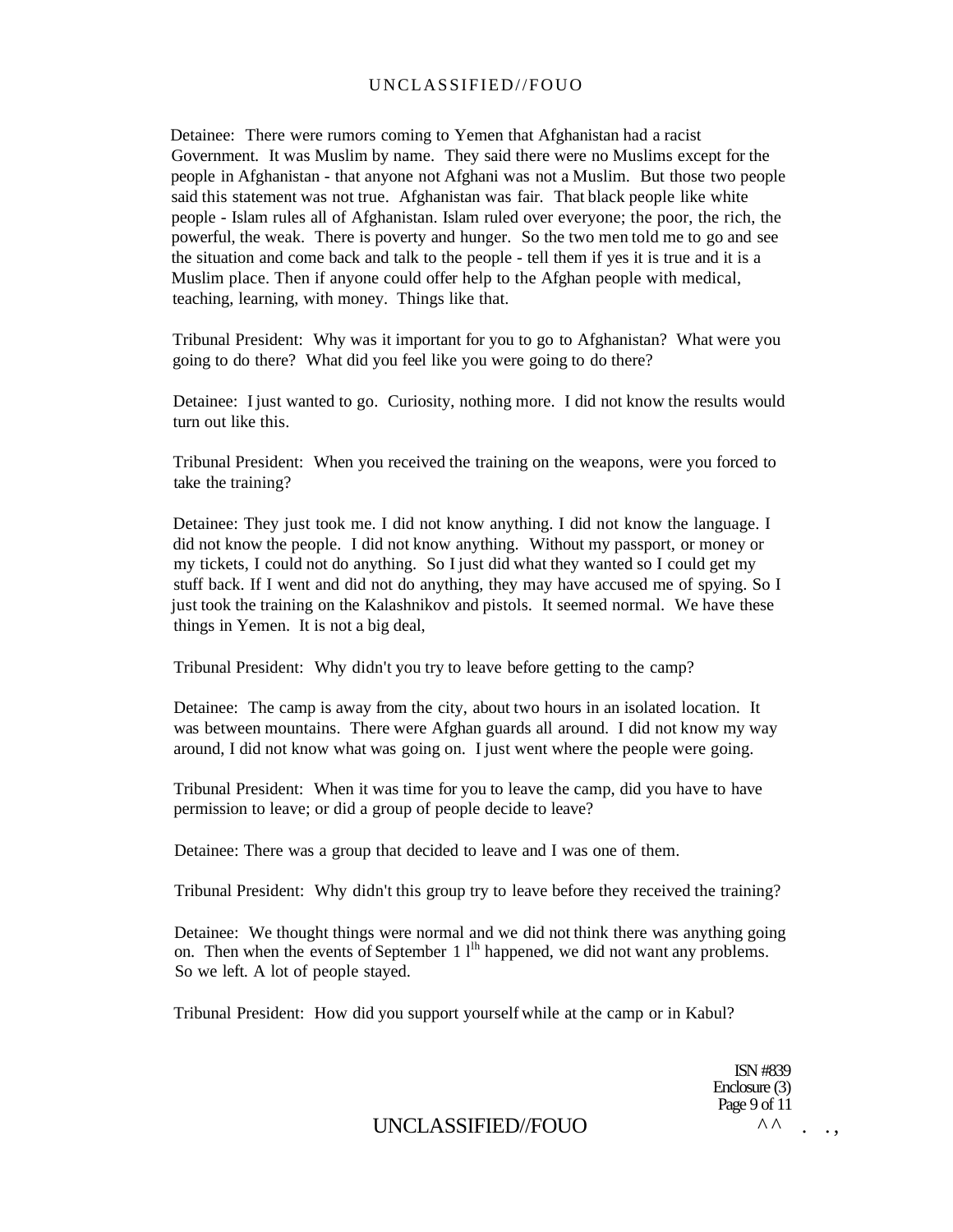Detainee: In the camp, there was food and drinks. Everything was at the camp's expense.

Tribunal President: Okay. When you were not at the camp, how did you support yourself?

Detainee: I had a little bit of money with me from Yemen.

Tribunal President: You said earlier when you went to the camp, your passport and money was taken away from you.

Detainee: They didn't take everything from us. They wouldn't take everything from us. We had a little bit left over or either the guards would give us a little bit back. Some of them did a little bit of good. Some of the people wanted to do good, so they would give some back. The Afghans liked the Arabs, so they would give us a little bit of food, a little bit of money. Families, I mean.

Tribunal President: So the people that gave you money were just Muslims, or were they Taliban, or Al Qaida?

Detainee: No. They were families or farmers or something like that When we walked from Kabul to Khowst, they could tell who was an Arab. They recognized strangers not from the area. So they would give a little something to help. Sometimes you would go to buy something and the person would tell you that you did not have to pay for it -just go.

Tribunal President: When you were arrested in Pakistan, how did you get from the Pakistani police to the Americans?

Detainee: The Pakistani authorities handed us over to the Americans.

Tribunal President: Did you ever have the opportunity to talk with Usama Bin Laden?

Detainee: No. I did not want to and I never had a chance to. Notjust anyone got to meet him. Just someone who was important, notjust anyone can go in and just meet with Bin Laden. You had to be asked for, or someone important.

Tribunal President: Did you know anyone who met Usama Bin Laden?

Detainee: No. All the people there were like me. All the people I knew where amateurs. Nothing like Bin Laden.

Tribunal President: How did you find out about the events of 9/11?

Detainee: Ofcourse we were going to hear about it. We are in an age where we have the news and reports.

> ISN #839 Enclosure (3) Page 10 of 11

UNCLASSIFIED//FOUO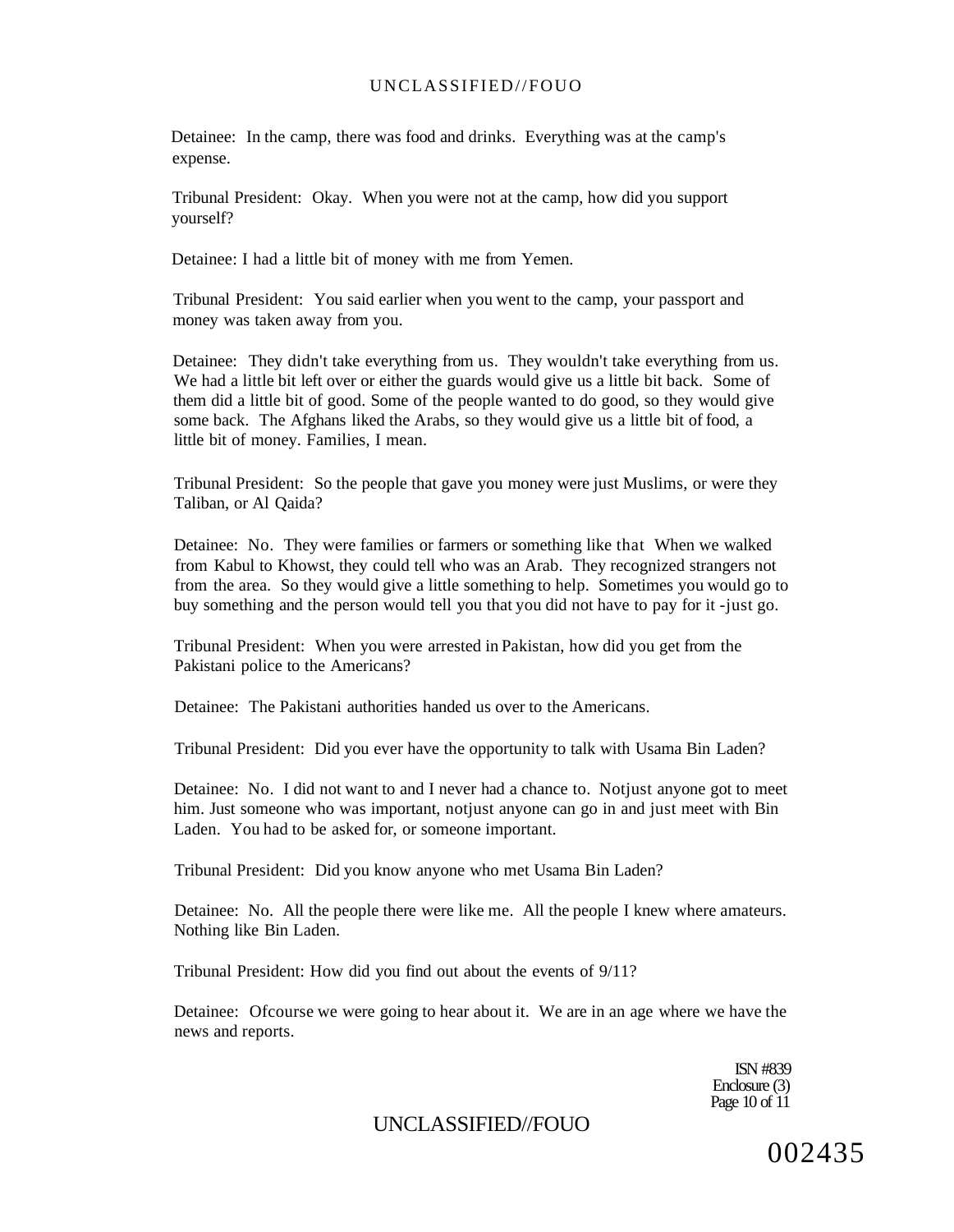Tribunal President: Did someone tell you about it? Did you read about it? Did you hear about it on the radio?

Detainee: No. People talked in the camp. People had radios.

Tribunal President: Was this after the events or before the events that you heard about it?

Detainee: After.

Tribunal President: Musab Omar, do you have any other evidence to present to the Tribunal?

Detainee: That is all I have. Other than I really hope you look at the evidence with consideration and fairness. I am sure of my statement and what I have said. 1 challenge anyone else to come and tell me anything else about what I have said.

Tribunal President: Personal Representative, do you have any other evidence or does the Detainee have any previously approved witnesses to present to the Tribunal?

Personal Representative: No, Ma'am,

Tribunal President: All unclassified evidence having been provided to this Tribunal, this concludes this Tribunal session.

# AUTHENTICATION

I certify the material contained in this transcript is a true and accurate summary of the testimony given during the proceedings.



Colonel, U.S. Army Tribunal President

> ISN #839 Enclosure (3) Page 11 of 11

UNCLASSIFIED//FOUO

**0024o6**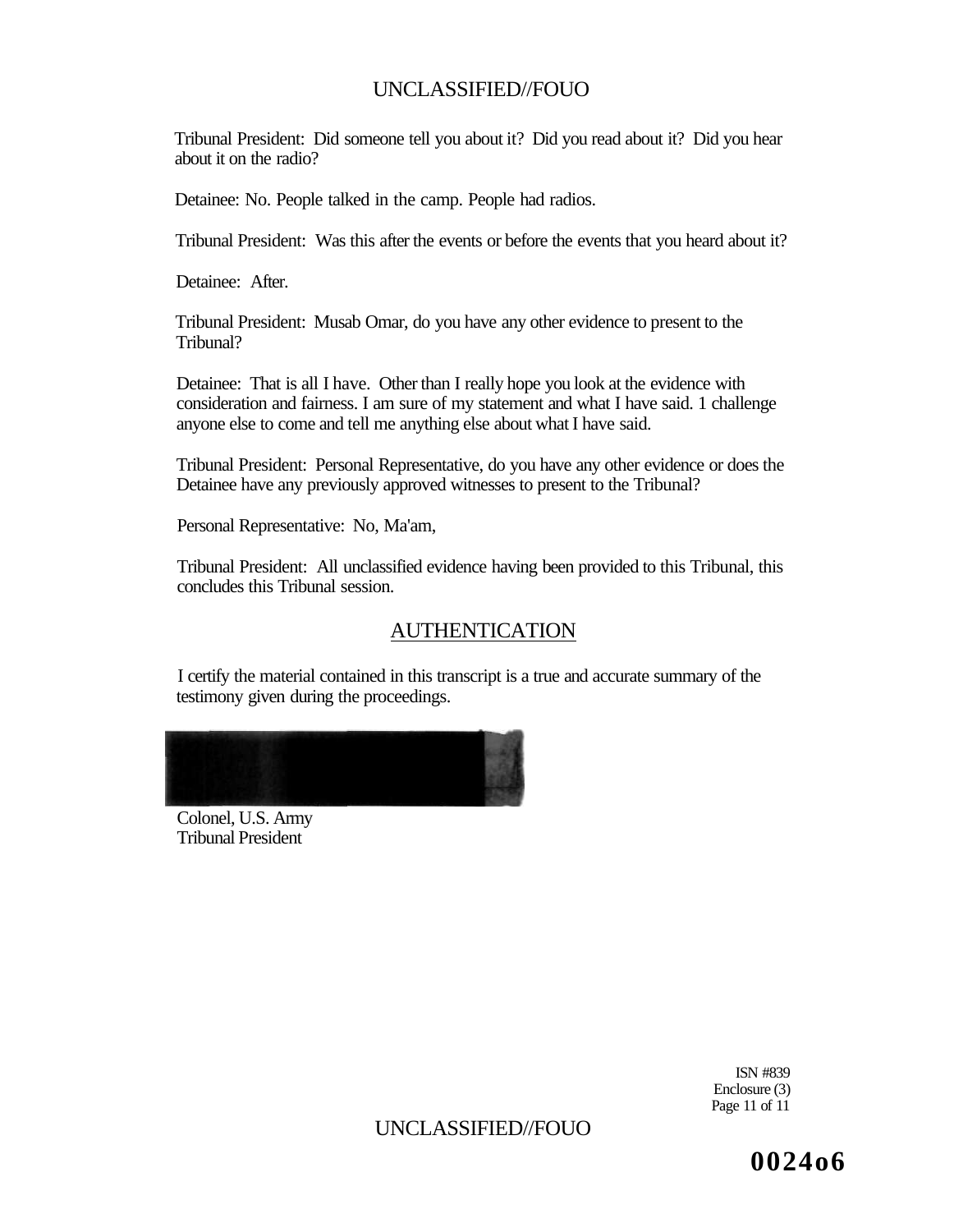#### Summarized Sworn Detainee Statement

When asked by the Tribunal President if the detainee understood the CSRT process, the Detainee answered, "Yes."

Tribunal President: Do you have any questions concerning the Tribunal process?

Detainee: No sir, but if you have any questions ask them.

[While the Recorder was reading the unclassified summary the Detainee asked if he could respond to the accusations.]

Tribunal President: You will have an opportunity to speak in just a moment.

Detainee: When you are finished?

Tribunal President: Yes.

Tribunal President: Do you wish to make a statement to this Tribunal?

Detainee: Yes.

Tribunal President: Would you like to make your statement under oath?

Detainee: First I must I explain about the charges against me, whether I committed them or not and then I will swear that I told the truth.

Tribunal President: Very well, please make your statement.

Detainee: Before when I was interrogated, I swore to them I would tell them nothing but the truth. I told the interrogators everything since I was ten years old up to the time I served as a soldier for President Dahoud in Afghanistan. When the Taliban came to our area I had a half-brother. I had one brother that left my house. I have three small children that I worked hard for to provide food. I was a poor person. When the Taliban arrived I had a brother-in-law named Najib. They took Najib by force; he was just recently married and had a new baby girl. They took him by force, put him in jail and he was lost. Forty days later we found his dead body. They told me to join them and if I didn't they would kill me also. 1 told them my children were very young and I needed to take care of them. I told them I wouldn't go with them and they could not recruit me. They then took me by force and put me in jail. Another individual approached them and told them I was an old man and to let me go. This same individual then told me there was no one in my household and asked why I didn't go with them and join them. I then decided to go with them.

> ISN #848 Enclosure (3) Page 1 of5

UNCLASSIFIED / FOUO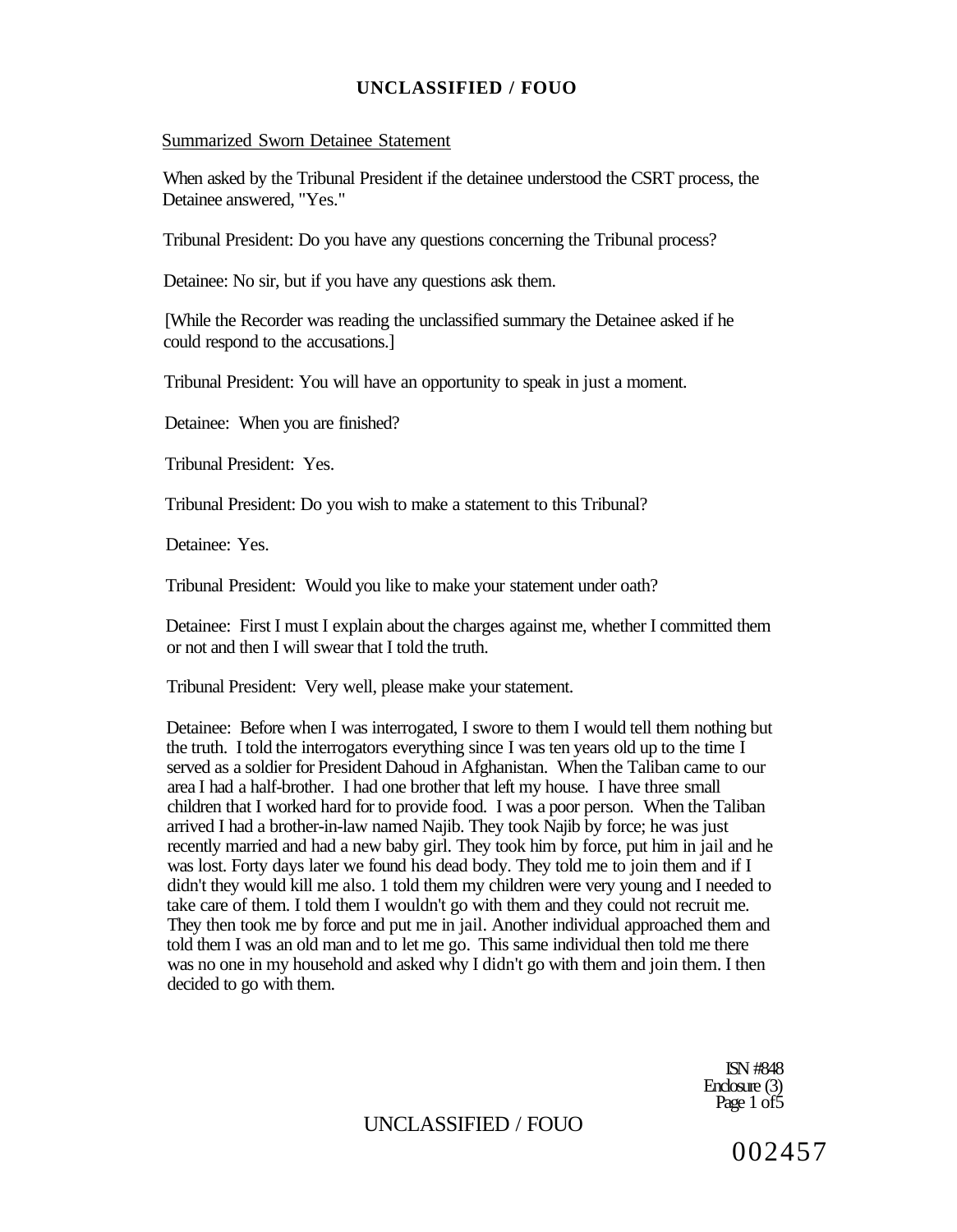I am presenting this information to you and you can decide and find out if I have lied to you.

After that I joined them and they provided me with ten individuals with weapons. At night I would go home and take care of my family. Then they arrested me again. The providence of Konduz and Bairan, providences in Afghanistan, everybody there knows they arrested me and put me in jail. They then pushed me again to serve them. I asked them how was 1 suppose to provide food for my family and told them I would not go with them again. 1 then heard rumors and news on the radio that American forces were coming to my land. I was happy because I knew 1 would be freed and able to go back to my family. When your forces reached Kabul, they had not reached Konduz yet; I took ray ten men with their weapons and went to one of the commanders by the name of Bang. Then your forces reached Konduz. I was fighting between the Taliban forces and the United States forces. When the United States forces defeated them they left Konduz and went to Mazar. I then joined the coalition forces. 1 fought against the Taliban with the American forces. There were men and woman journalist there, taking pictures. I went to the American compound and they took me to a room with a video camera. He was taking pictures of some kind of paperwork. I asked him what he was doing and he told me he was sending a report that we had captured these areas. The planes were bombing and I joined your forces. We captured Khanabad and I was released. Four to five months after the fighting was over in my area and the defeat of the Taliban, I went to the government of Afghanistan and turned in the ten weapons that I had. I turned them into a Sergeant Abdul Basir. I then went back home. I like the current government in Afghanistan and I like the Americans because they sent two of my children to school. One year after that, Interim Afghani forces came to my house and arrested me. I have told you the truth. The accusations are wrong, please help me. I have a wife and kids and no one to take care of them. You are the leaders and I am the detainee, what ever you decide, you decide.

Tribunal President: Will you state now that everything you just told us is the truth?

Detainee: Sure, first I will swear and then you can ask. You have your forces in Afghanistan they can go and ask. I was told in the beginning not to lie and I promised them I would not lie.

Tribunal President: That's good,

Detainee: I will swear and then you can ask.

Tribunal President: Your word that you have told the truth is what I wanted to hear.

Tribunal President: Personal Representative do you have any questions for the Detainee?

Personal Representative: Yes I do.

ISN #848 Enclosure (3) Page 2 of 5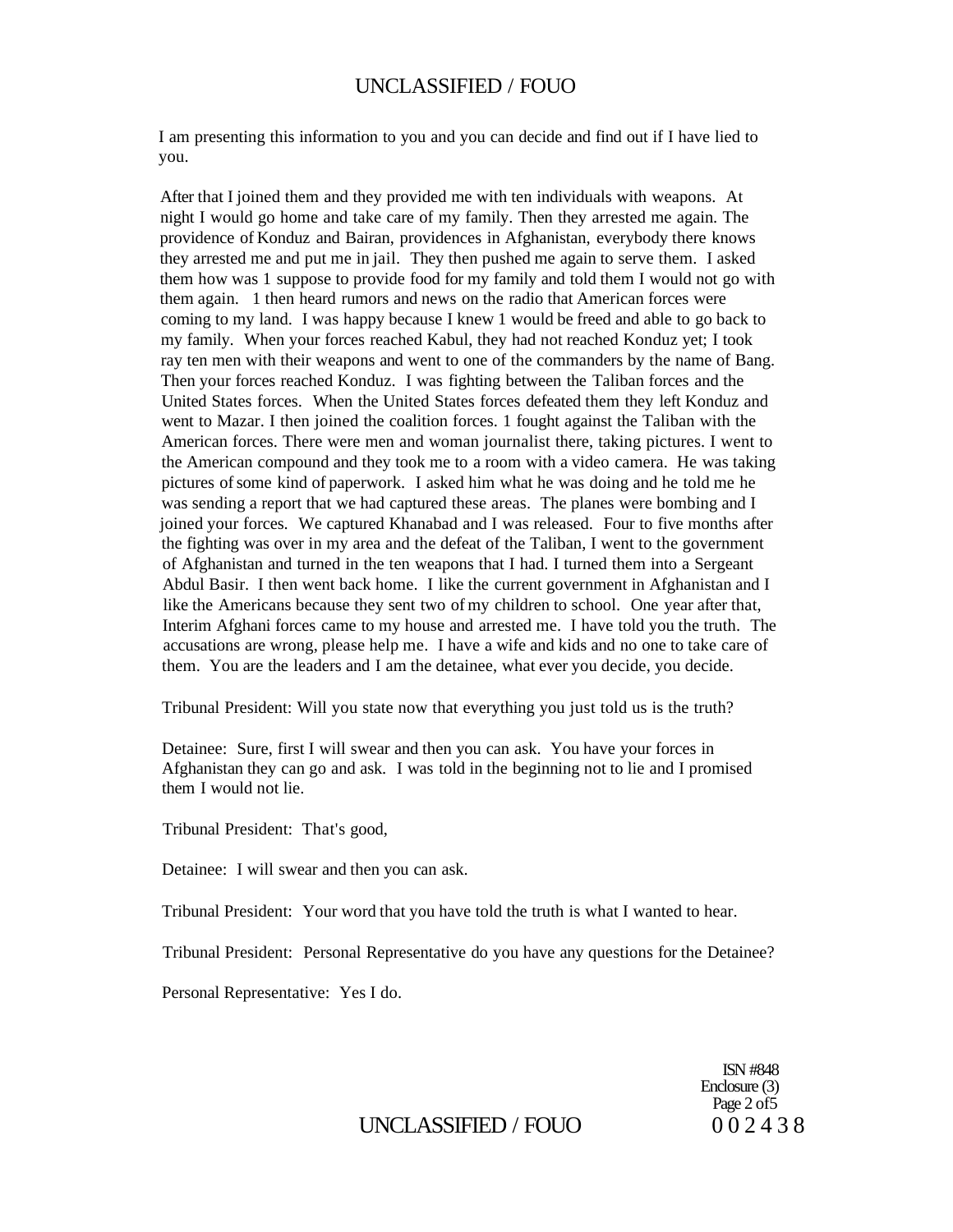Summarized Answers in Response to Questions bv the Personal Representative

- Q. You stated, you were arrested by the Taliban after you joined them.
- A. First they captured me.
- Q. Why were you put in prison by the Taliban forces?
- A. The first time I was captured and put in prison I was serving the Rabani. When the Taliban took me they asked why I served Rabani, they said I had to serve them. At that time Rabani was the President and I was a solider. I had to go to the compound and learn how to walk like a soldier.
- Q. Were you imprisoned by the Taliban just that one time, or more often?
- A. No, twice.
- Q. When were you in prison the second time?
- A. I cannot recall the time and date the first time I was put in jail. The second time when they killed my brother-in-law, they told me I had to join them and I did. The two times I was put in jail was because I wouldn't join them.
- Q. How long were you in jail?
- A. First time 40 days, the second time 16 or 17 days. Maybe 19 days, it was Ramadan.
- Q. When you turned in your weapons to Sergeant Basir did you get anything in return?
- A. Yes, he gave me a receipt.
- Q. What was the date you turned in your weapons?
- A. I turned in my weapons four to five months after the defeat of the Taliban.

#### Summarized Answers in Response to Questions bv the Tribunal Members

- Q, One of the accusations against you is that you assembled a team to hijack a United Nations aircraft. Do you know anything about that?
- A. The only airplanes I have seen are in the sky. When I was captured I traveled on a plane from Konduz to Baghram. I traveled from there to here. Those are the only times I have been in a plane. 1 was blindfolded and didn't know what the

UNCLASSIFIED / FOUO  $\Lambda$ ,  $\Lambda$ 

ISN #848 Enclosure (3) Page 3 of 5  $00 < c4.0$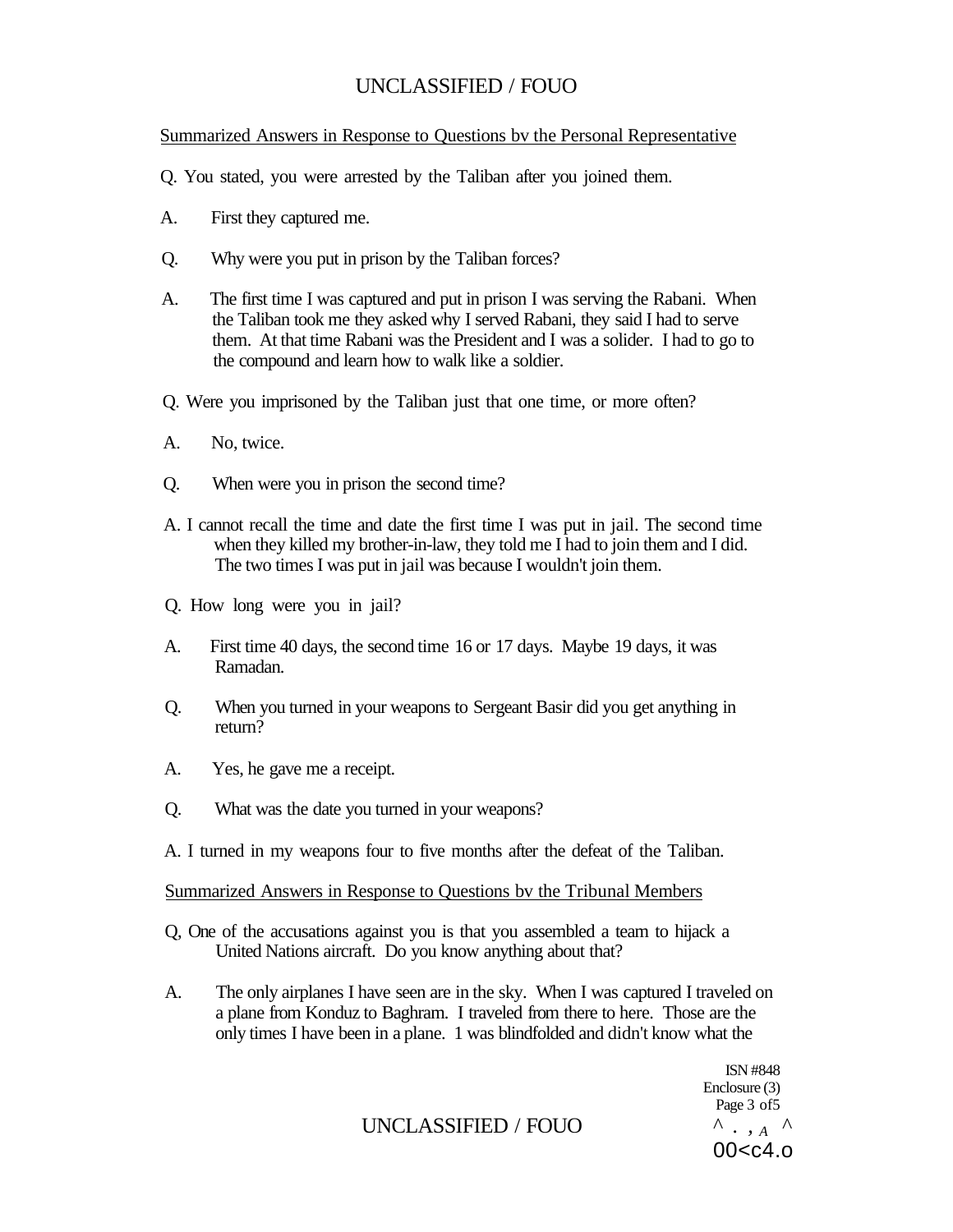plane looked like. Yes, I have seen your planes in the sky. In Afghanistan all we have is this much bread and we have to work hard for it.

- Q. So the Taliban never asked you to try and hijack a U.N. airplane?
- A. Who am I for them to ask me to do this kind of thing? They should contact some one bigger than me. I fought with your forces against them.
- Q. I understand when you were captured, but do you know what year it was they killed your brother-in-law and forced you to join the Taliban?
- A. To be honest I don't remember no times or dates. All I have is one and three quarters of an acre of property and work hard to serve my family. We are two brothers and in the same house.

Tribunal President; Do you have any other evidence you wish to president to this Tribunal?

Detainee: I asked you to present my two witnesses. I have my districts and providences and you could not bring them here. I have the receipt that I gave up my weapons. It is not with me but everybody knows it. I was three years old when my father died and six years old when my mother died. My older sister raised us and we had to work hard. My children are very young and have nothing to eat. I don't have money to buy another house and that is why we had to live together.

Tribunal President: Is there anything else you would like to say?

Detainee: All I ask you, our leaders, is to ask. Because of some one else's accusations, don't keep me here.

Tribunal President: Personal Representative do you have anything else to present to the Tribunal?

Personal Representative: No sir.

[As the Tribunal President was reading the instructions on the Tribunal decision the Detainee stated.]

Detainee: I am not an enemy of America I am a friend. The things I told you are the truth and you can find this out. And now my children are very happy.

> ISN #848 Enclosure (3) Page 4 of 5

# **UNCLASSIFIED/FOUO**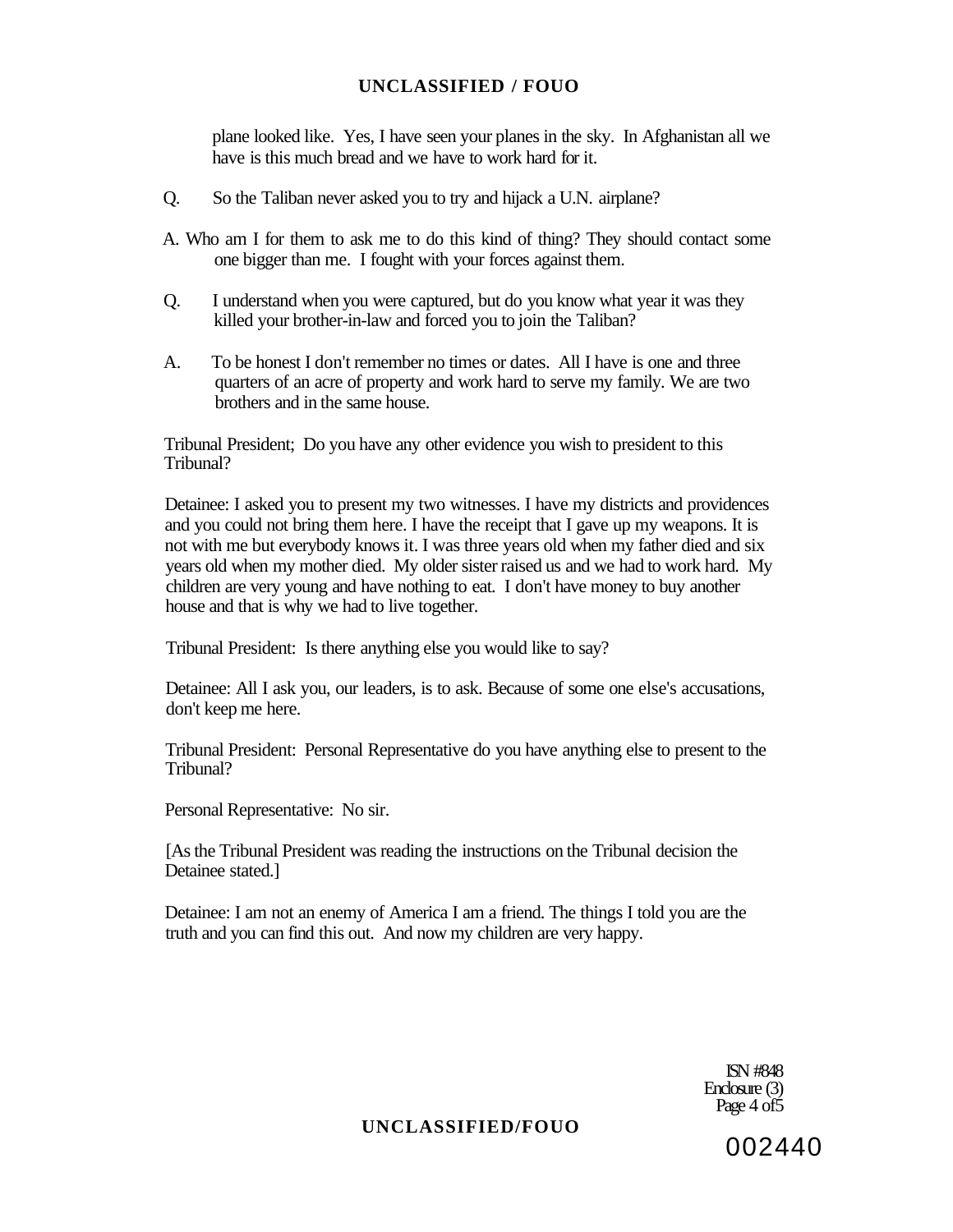# **AUTHENTICATION**

I certify the material contained in this transcript is a true and accurate summary of the testimony given during the proceedings.



Tribunal President

ISN #848 Enclosure (3) Page 5 of 5

# UNCLASSIFIED / FOUO  $002)441$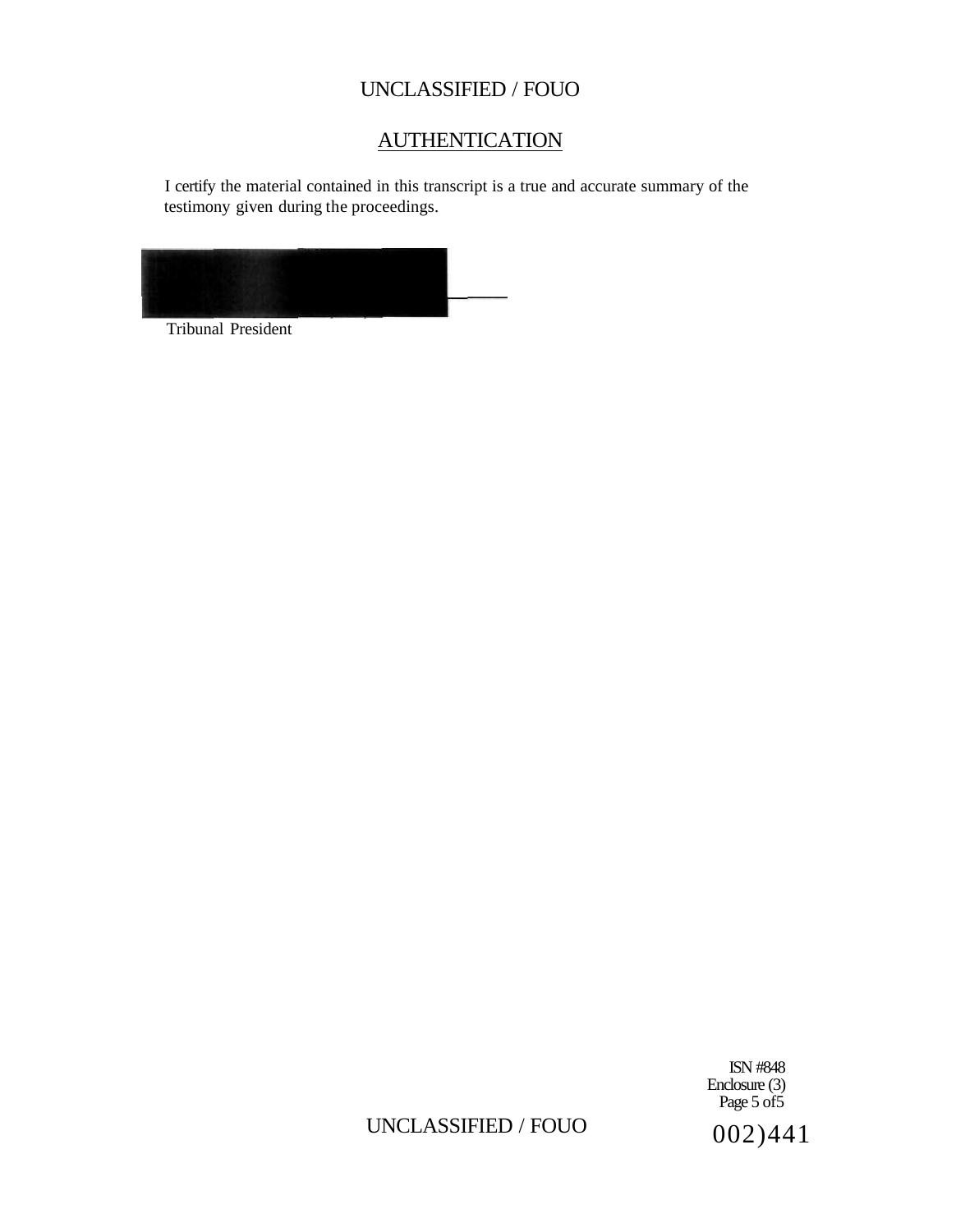## UNCLASSIF1ED//F0U0

#### Summarized Unsworn Detainee Statement

*As the Recorder read the Unclassified Summary, RI to the Tribunal, the Detainee stated each point was correct The Tribunal President asked the Detainee to hold further comments until the Recorder was finished and the Detainee would be permitted to make a statement at a later time.* 

Whatever evidence was brought against me, I admit to. I've been telling the same story and I'm not lying about it. I helped out Bin Laden.

*The Tribunal President asked the Detainee if he wanted to make his statement under oath.* 

My word is what I said. I am going to tell the truth. I helped Abdul Razaq and I have been with Usama [Bin Laden]. I agree to the evidence.

I did this for money. For 5 years, I have been a member of the Taliban and when the Americans came, Abu Baker was giving money to finance attacks on Americans.

Abu Baker was one of the Arab commanders and he was giving money to (inaudible) and I was getting it [money] from Mullah Saaleh. When he [unknown] was in the North, we were all receiving money. Mohammad Khan is another person who was in Kandahar.

We were told by the Arabs, who had all the money, that they were planning an attack on the United States with 20 pilots, Mohammad Khan was also with the Northern Alliance. He had a tie, or contacts with them. He [Mohammad Khan] used to tell me all these stories and all the details about how they were going to fly airplanes into buildings. He didn't tell me the details, that it was New York, but they said they had 20 pilots and they were going to orchestrate this act. That is the first story. I was working for money.

The second story is Abdul Razaq was with me. We went to Jalalabad. Usama Bin Laden was in Jalalabad and we took him up to the Pakistan border. It's a way that nobody knows, it's a secret, the official way we took him to the border. Hajji Zaher was the guide. After that, we got into the car. We left them [UBL and his family] at the Pakistani border and we came back. They [UBL and his family] disappeared. They took a Russian Jeep and a pickup truck. This is the story about Al Qaeda, that I took part in.

The other story is when I came back from Jalalabad. When Usama Bin Laden left Afghanistan...he [Usama Bin Laden] took off before Mazar [Mazar-e-Sharif] and Kabul were captured.

We came to Kabul then to Meydan Shahr then to Ghazni and then to Qalat and then to Kandahar. We spent a few days in Kandahar [during] Ramadan.

> ISN# 850 Enclosure (3) Page 1 of 3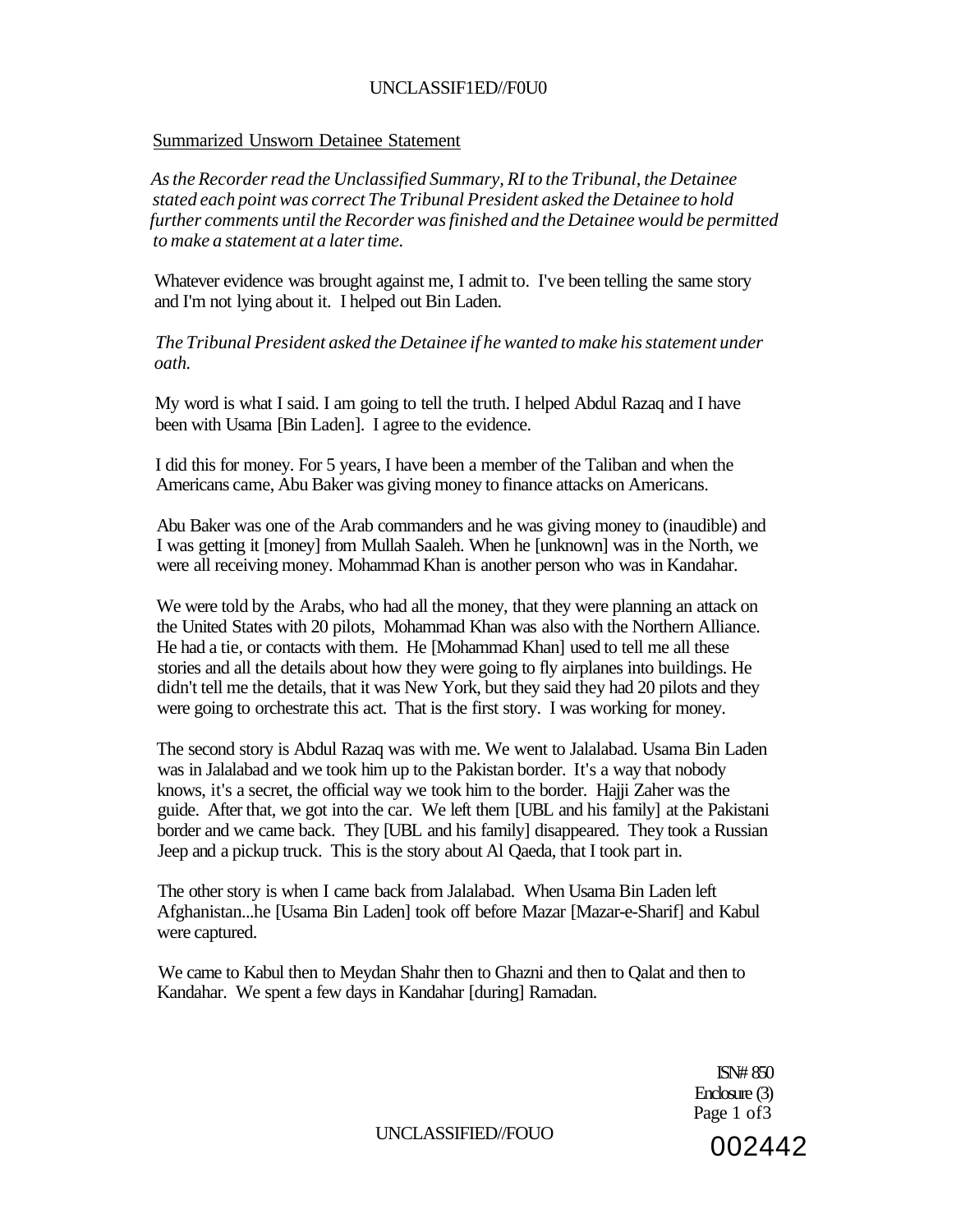#### UNCLASSIF1ED//F0U0

The 17<sup>th</sup> of Ramadan we were in Kandahar with a couple of other individuals, Hajji Raes (Abdul Wahed) and he is the leader of the 40 people. Hajji Raes [Abdul Wahed] was the top leader and Abdul Razaq was second. Under Abdul Razaq were Asmatullah and Mullah Gul Ahmed and Jano Popalzai and Haji Gader.

I was told a few days later I should work with these people as a spy. This is the story.

I received stories and messages from different places. Weapons were coming from Syria to Iraq, when Saddam was President. Syria was sending them [weapons] to Iraq, via Iran to Afghanistan. This is how it worked. Ayman al-Zawahiri was organizing this. (Inaudible) would have control over the rest of the commanders.

Even if I'm here 20 years, I am going to give the same story. I'm not lying and these things exist. I don't need to swear on this because I've been telling the same story.

I was captured near Mullah Omar's house. I was examining that area. I was captured by the Afghan soldiers [who were] saying I am planning an attack on the Americans, since I was measuring and examining that area. The first day I was captured, the soldiers let me go and then they recaptured me. I had no weapons. The only proof was that I was in that area examining it. I was asking too many questions. Where is the security at? What kind of soldiers stand here?

At the time I was captured, I didn't mention anything to the Afghans. When I came here [Guantanamo Bay, Cuba] I told the story. This is my story and I have nothing else to say.

*The Personal Representative and the Recorder had no questions for the Detainee.* 

#### Questions bv the Tribunal Members

- Q: Are you from Pakistan originally?
- A: No, I'm an Afghan from Kandahar. I'm a Kochi from a Pasthu tribe. Usually Kochi tribes are known as nomads.
- Q: You joined the Taliban in 1999?
- A: Even before. Before the Americans came, we were fighting the Northern Alliance. I took part in a lot of battles, Konduz, Mazar-e-Sharif, prior to the Americans coming. I was present at a lot of battles.
- Q: Did you join the Taliban because you freely made a choice to do that or because you were forced to do it?
- A: I wanted to personally join the Taliban. I needed money. It was only because of the money.

ISK# 850 Enclosure (3) Page 2 of 3

UNCLASSIFIED//FOUO *\*\*\*\*\*\**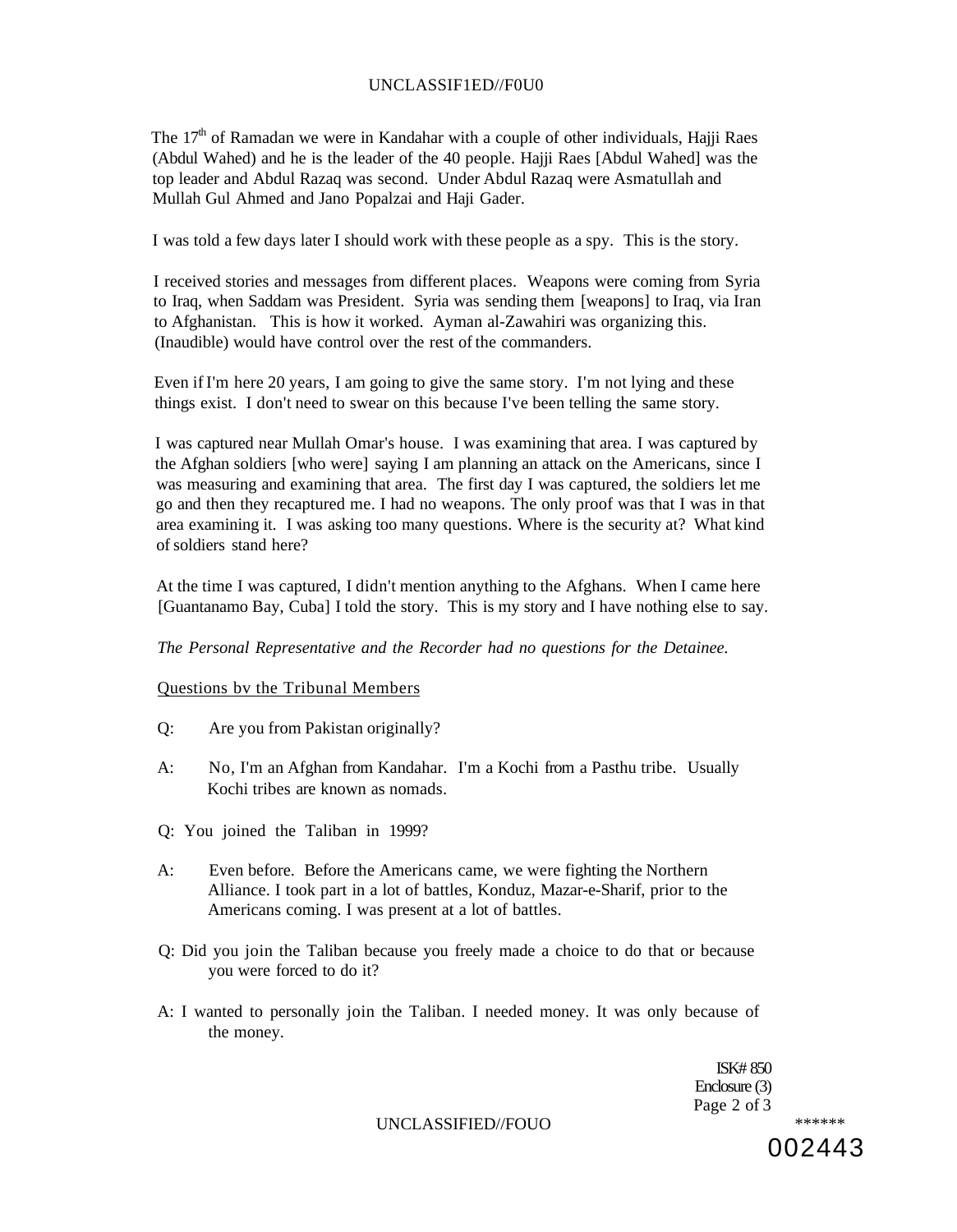- Q: Do you have a family back in Afghanistan?
- A: I have a mother and father.
- Q: Do you have a wife or children?
- A: No, I am single and I have no children. I have no brothers and 2 sisters, who are married.
- Q: You heard all of the accusations against you in the Unclassified Summary?
- A: Yes.
- Q: Is there anything that you heard that is not true?
- A: All of it is true. There are no lies in there. The story that I have said, I have said a thousand times and I agree to it.
- Q: Do you consider the United States an enemy?
- A: I worked for money. Other people would tell me Americans were bad, but I never thought about Americans. I just did it for the money. I didn't care if we were friends with Americans. I didn't give it thought because I was just there for the money.
- Q: What do you think now?
- A: I think, now that I see Americans, they are nice people. 1 haven't been beaten up or slapped or anything. Now that I've seen Americans, they are nice people. The people used to give us lectures that America was bad, but I never listened to them because I was just there to make money.

# AUTHENTICATION

I certify the material contained in this transcript is a true and accurate summary of the testimony given during the proceedings.



Colonel, U.S. Marine Corps **Tribunal President** 

ISN# 850 Enclosure (3) Page 3 of3

UNCLASSIFIED//FOUO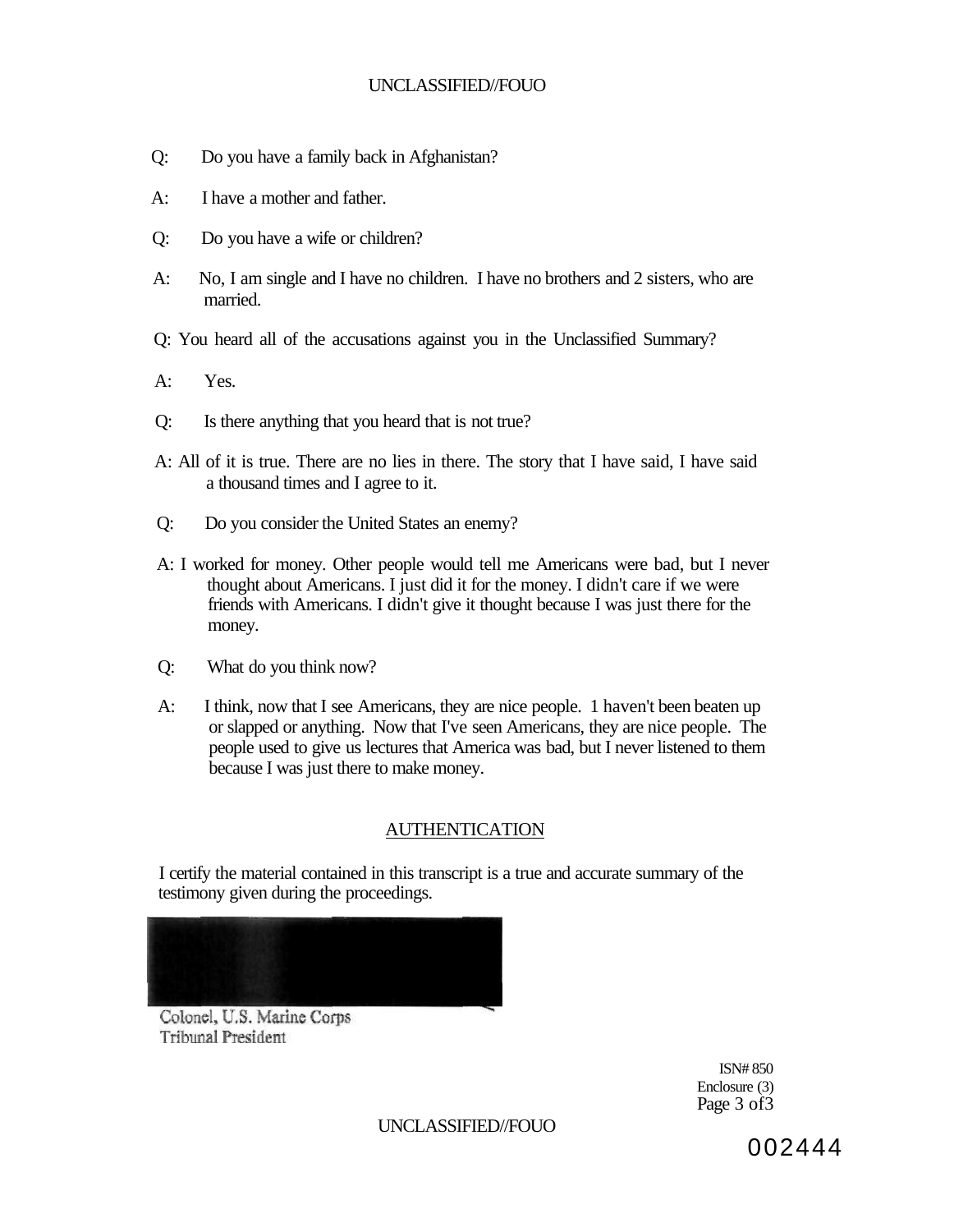#### Summarized Detainee Statement

If it is possible can you please turn down the air conditioner? How come I am not comfortable sitting right here? It is a little bit chilly and I am still handcuffed. This is too tight on my hands. I cannot be comfortable like this. The handcuffs are cutting into my hands. I Cannot talk like this. You talk about rights. *(Air conditioning unit was turned off; two military police guards were permitted in the Tribunal room to loosen hand restraints on detainee)* 

Information like what. I did not fight. I don't understand. Can you please repeat. I do not have any information to provide. I did provide all the information I have earlier on. The lady who is sitting to my right did give me a choice yesterday of coming here to attend or if I would decline that. I expressed to her my interest in attending. I wanted to be present for this hearing. That is what she told me. Everything you have is recorded and is documented. That is correct. I have no further comment.

Answers in response to questions by the Tribunal Members:

No, I did not train on weapons while I was in Afghanistan. I have one question. Does it include or does it say in my file that I was a fighter or I fought? If I did not fight, why am I being labeled an enemy combatant? I recanted information that I attended a weapons training camp. What is your question? What additional information did you want me to provide? I did recant this information about a year ago. If there are some ambiguities you need to know about please ask me. It is incorrect, not true; I never attended the Khalden training camp. I have never been to this place. I did tell the interrogator I had been there. I did mention this back in Afghanistan and I did mention this when I arrived in Cuba. I was very scared being here and I thought there was no difference whether I said I did or did not attend training. When I heard that maybe I would attend court or I would be tried, I thought it was better for me to correct this information.

I did not see any rights in Afghanistan when we were being interrogated. We were tortured. But it was different here. I first thought Cuba was identical to Afghanistan so I continued with the same story. I experienced better treatment here. Everything was different here. That's how it was. Back in Afghanistan I would be tortured. I was threatened. I was left out all night in the cold. It was different here. I spent 2 months with no water, no shoes, in darkness and in the cold. There was darkness and loud music for 2 months. I was not allowed to pray. I was not allowed to fast during Ramadan. These things are documented. You have them. How could you expect me to during interrogation knowing all this? That is why I tell the truth here. Of course not! I am not a member of Al Qaida or the Taliban.

What will I swear on and what is the form of the oath? You will have to explain to me before I will swear. Do I swear by God? I am a Muslim. I do not swear by anything but The Koran or by God.

In the name of Allah, the most compassionate, the most merciful, I swear by almighty God that my testimony before this tribunal shall be the truth.

> ISN #892 Enclosure (3) Page 1 of 3

UNCLASSIFIED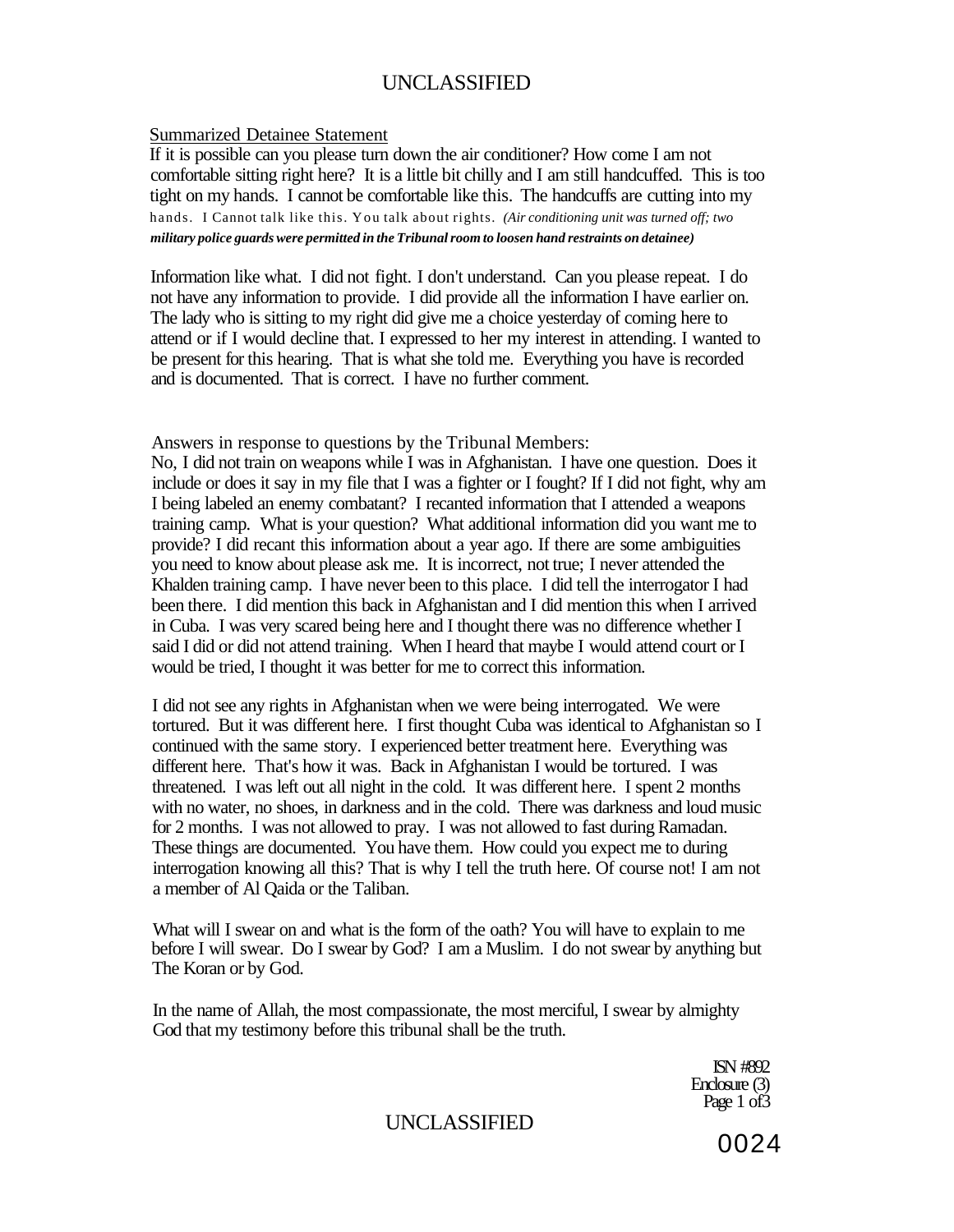#### **Answers in response to questions by the Personal Representative:**

Yes we discussed the Tribunal when we met. Did I say to you yesterday I would make a sworn statement to the Tribunal? I don't really recall. Maybe you talked to me and I was not paying attention; or the linguist did not translate it clearly. I did say and it is in my file I was tortured. I don't understand why it is not written. I am pretty sure that it is written because I have had interviews before. I think it is written. I am certain it is written.

#### **Answers in response to questions by the Recorder:**

I was not a member of Al Nadah. When Al Nadah was a party, I was a very little kid. How could I have been a member when I was only seven years old? No, Mr. Zubair did not encourage me to receive weapons training.

#### **Answers in response to questions by the Tribunal Members:**

**I** did not train. I did not fight. How could I have trained? If you look at my hands, I am injured. My hand is only 35% functional. This is an old wound, an old injury back from when I was a carpenter in Tunisia. I have all of my fingers except one. How could I have done that? I could not have trained. As far as combat, I have never participated in that.

I wanted to go to Pakistan not Afghanistan. Yes I was in Afghanistan but the reason for my travel to go to Pakistan. 1 was in Pakistan for a while. I was staying with an individual from Tunisia. During this time there was a campaign. People were under duress. My friend in Pakistan told me it would be a good idea to go through Afghanistan and then return afterwards. There was a crack down from the Government on foreigners. I was in Afghanistan, but I did not go to Halden camp.

#### **Answers in response to questions by the Recorder:**

**I** have not been tortured while I have been in Cuba. That is correct. I was tortured in Afghanistan. I did not change my statement the first two months I was here. I already told you why I did that 10 minutes ago.

#### **Summarized Detainee Statement**

I have nothing else.

ISN #892 Enclosure (3) Page 2 of 3

UNCLASSIFIED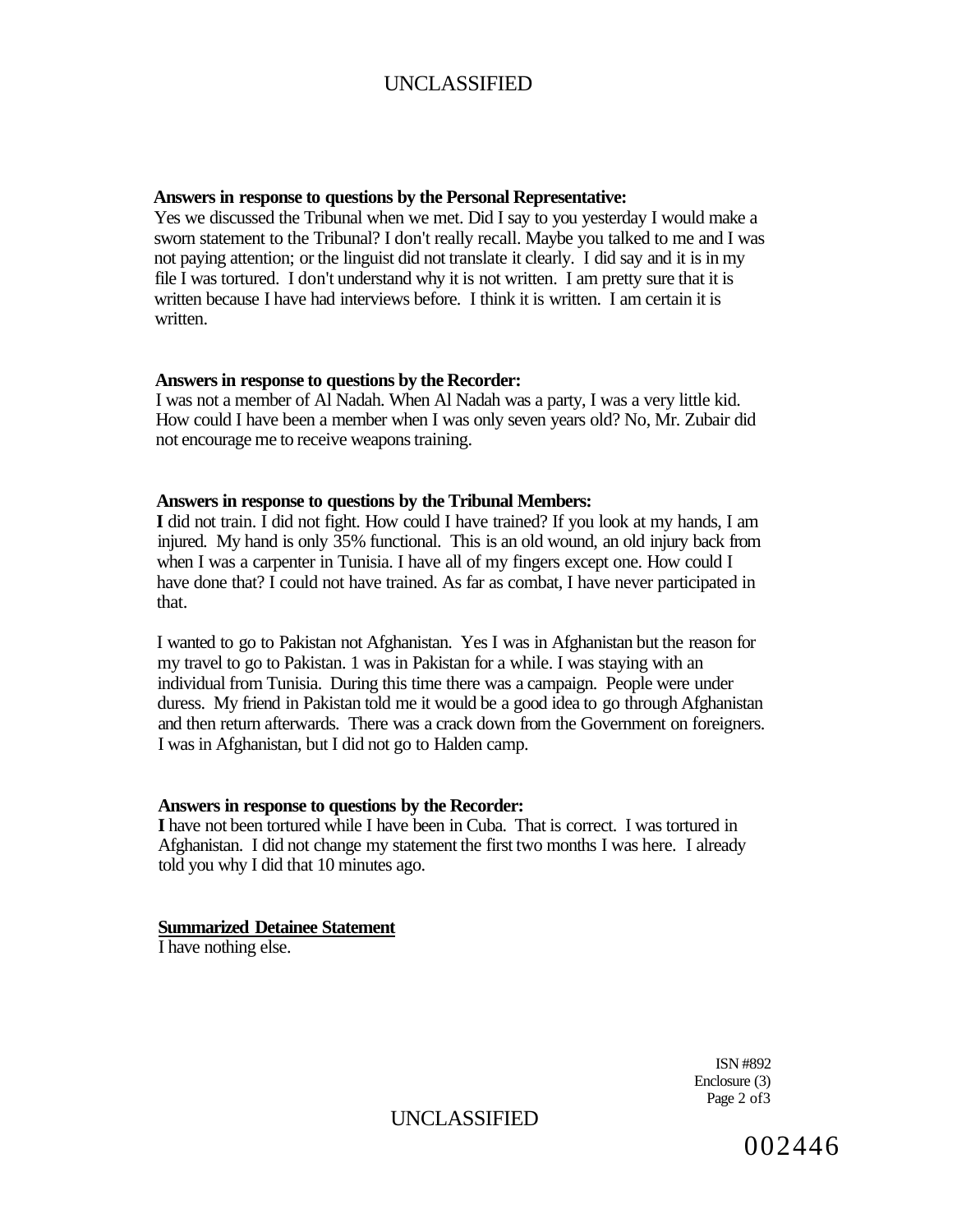# AUTHENTICATION

I certify the material contained in this transcript is a true and accurate summary of the testimony given during the proceedings.



Colonel, USMC President, CSRT

> ISN #892 Enclosure (3) Page 3 of 3

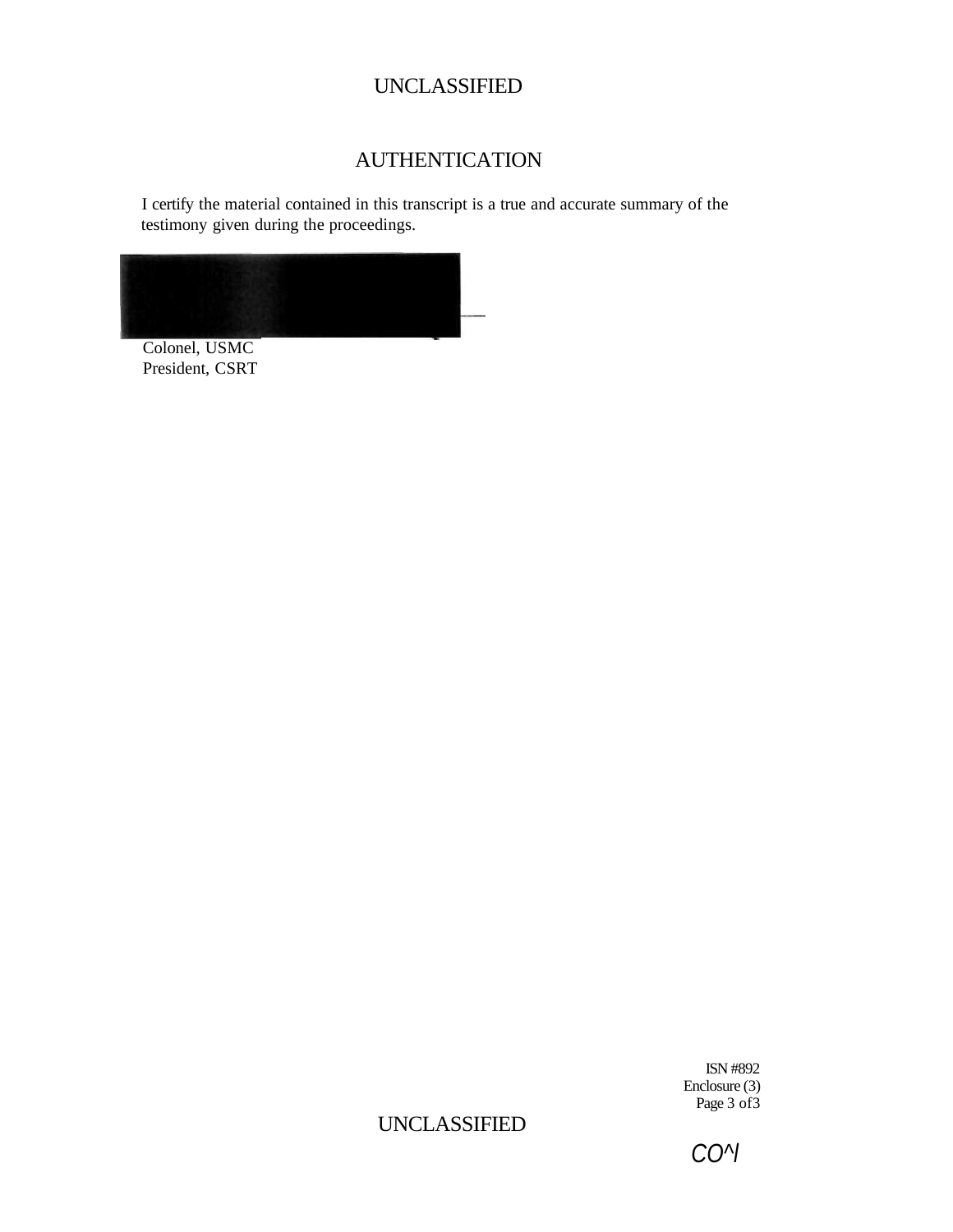#### **Summarized** Detainee **Statement**

I did not see anything. I am not an enemy combatant. I have a witness. It does not matter to me if my Personal Representative speaks on my behalf.

Detainee's witness is escorted into the proceedings.

## **Summarized Detainee Witness Statement**

How are you Fawaz. I am so truthful. Anything I say will be the truth. There is no need for me to be under oath. I know the difference between the truth and a lie. Yes what I say will be the truth.

#### **Answers in response to questions by the Personal Representative:**

Yes I remember seeing Fawaz. I was sitting there. 1 saw Fawaz receiving his treatment there. I was sitting there in the hospital. I saw Fawaz receiving his treatment there. Fawaz was sitting there with me in the hospital. Fawaz was there getting treatment. That is all I know. Fawaz was getting treatment for magic things and have to be treated by reading of the Koran.

#### **Summarized** Detainee Statement

I was being treated for my mental problem. We had just met there in the Harem.

#### **Summarized** Detainee Witness **Statement**

#### **Answers in response to questions by the Recorder:**

Yes I did travel to Afghanistan. No I did not travel with the detainee. I did see the detainee in Afghanistan. I am willing to answer any questions. I just saw this guy there getting his treatment. That is the only thing I knew about him. I did not talk to him about any subject.

#### **Answers in response to questions by the Tribunal Members:**

If you have questions, please ask. I did not spend time with the detainee. I saw him. At that time they closed the roads to Palestine. I did not have any contact with the detainee. I just saw him there. I did not discuss him condition. I am holding myself responsible for everything I tell you. No I don't have anything else. I just would like to know how is health condition is doing. God be with you Fawaz. There is nothing. We don't have anything. I don't know why they are holding us here. We are so sure about this. We don't have anything. God be with you Fawaz.

Witness is removed from the proceedings.

rSN #678 Enclosure (3) Page 1 of 3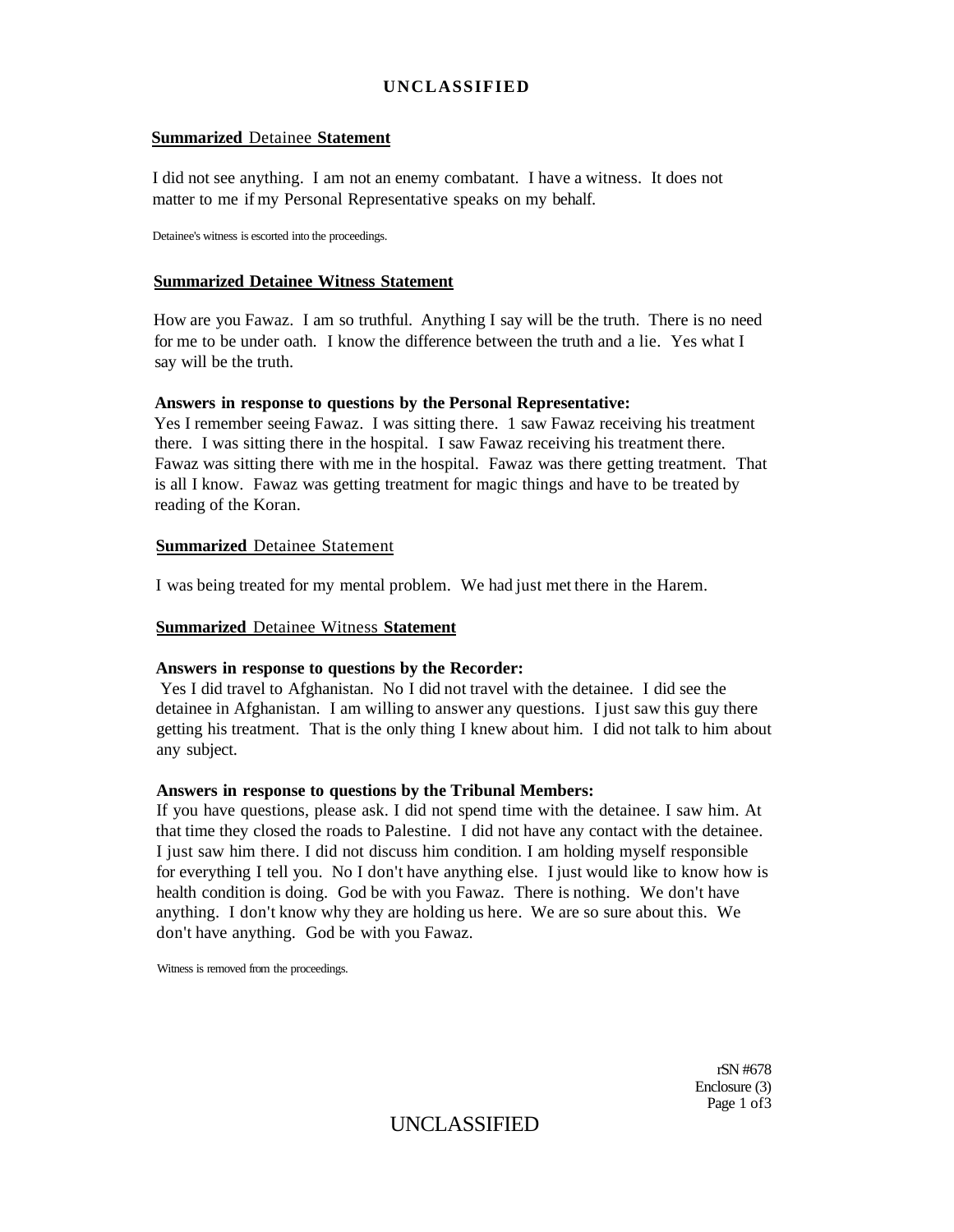## Summarized **Detainee Statement**

I want my Personal Representative to speak for me.

## **Statement By Personal Renresentative**

In response to the unclassified summary of evidence, I Fawaz want you to know he did not know the meaning of Al Quieda. I did not know anything about them until I turned myself in. I did not know swear to Jihad or Usama Bin Laden. I did not sign an oath of loyalty to Usama Bin Laden. I accused myself in front of the interrogators of many things to hasten my assumed execution rather than going to prison. I trained with Al Farouq. I had to train there before I was allowed to go north. I left very early because the training was cruel. I was a fighter against Ahmed Masood. I did not know they were US Allies. I did not want to fight at all. But my friends and the Mullah told me to fight. I tried to pray to the Koran, to cleanse my soul. I had to fight Jihad as a last resort to cleanse my soul.

#### **Summarized Detainee Statement**

**I** fight only because of Mullah. I prayed and reading of Koran for the sake of God. I did all these things for the sake of God, I was there because I was told only the Jihad places had magic things inside.

#### **Statement** By **Personal Representative**

**I** went to fight Jihad as a last resort to fight the spell that was making me mentally ill. I was assigned to the Abu Hassan group of fighters. I had a weapon, but I never fired it. I turned myself in Comoondan, an Afghani at MuIIi Qoli three days before Ramadan.

#### **Summarized Detainee Statement**

# **Answers in response to questions by the Tribunal Members:**

I have witnesses in Saudi Arabia and Yemen. I was told I have magic disease. I went to the hospital. They have the x-rays and reports. I experience some psychological problems while I was in the hospital. All my reports are still there in the same hospital. I was in the fight. I turned myself in to save my life. When we received the order to pull back, I withdraw and I had the weapon. I left the training camp because of the stress. The orders that was given to us was to do this and to do that. I decided to run away from the camp. Yes I turned in my weapon when I turned myself in. I have witnesses in Saudi Arabia and Yemen. They knew very well that my purpose for travel was not for Jihad but to treat myself.

> ISN #678 Enclosure (3) Page 2 of 3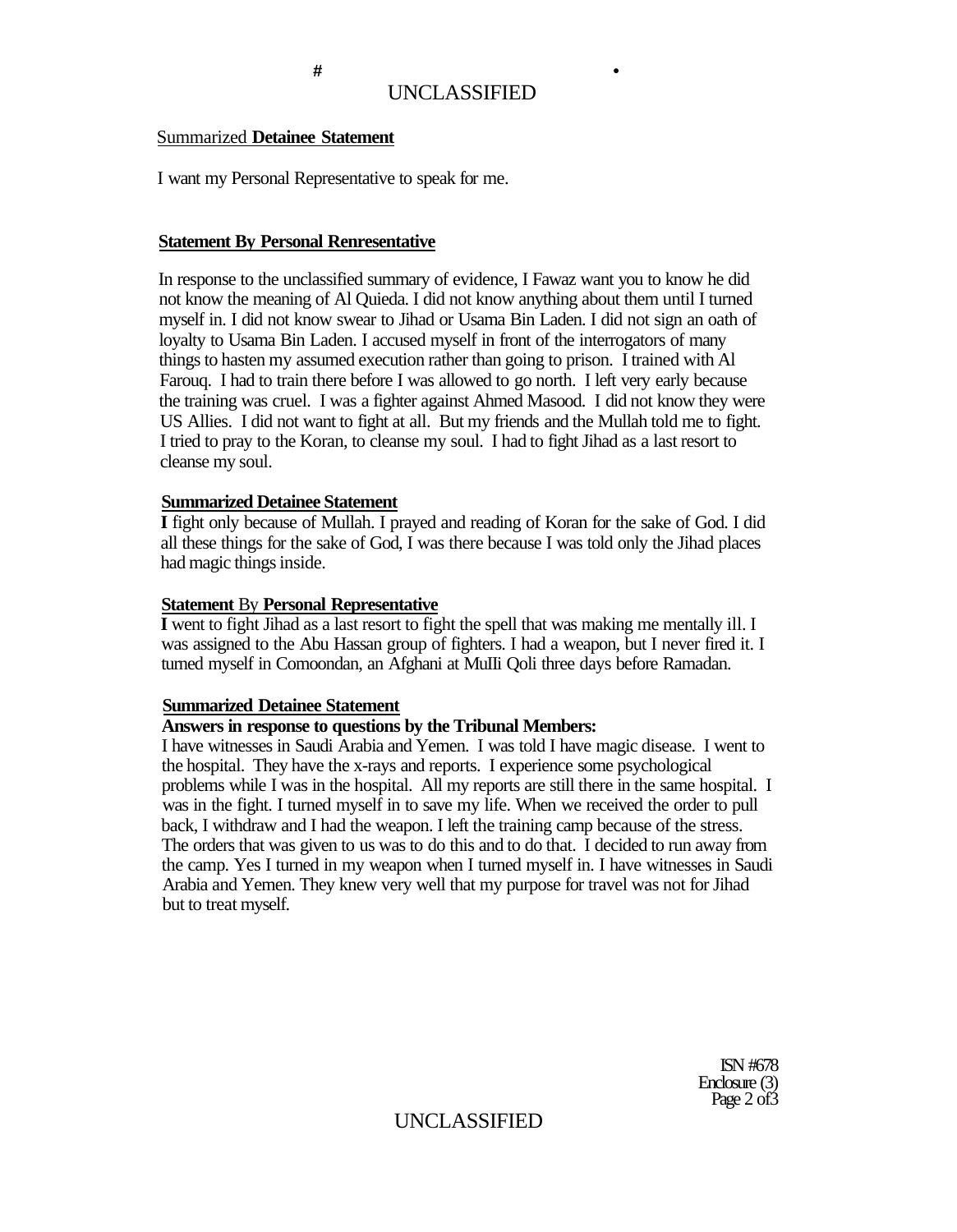# AUTHENTICATION

I certify the material contained in this transcript is a true and accurate summary of the testimony given during the proceedings,



Lionel, USMC President, CSRT

> ISN #678 Enclosure (3) Page 3 of 3

£fc>^VSC>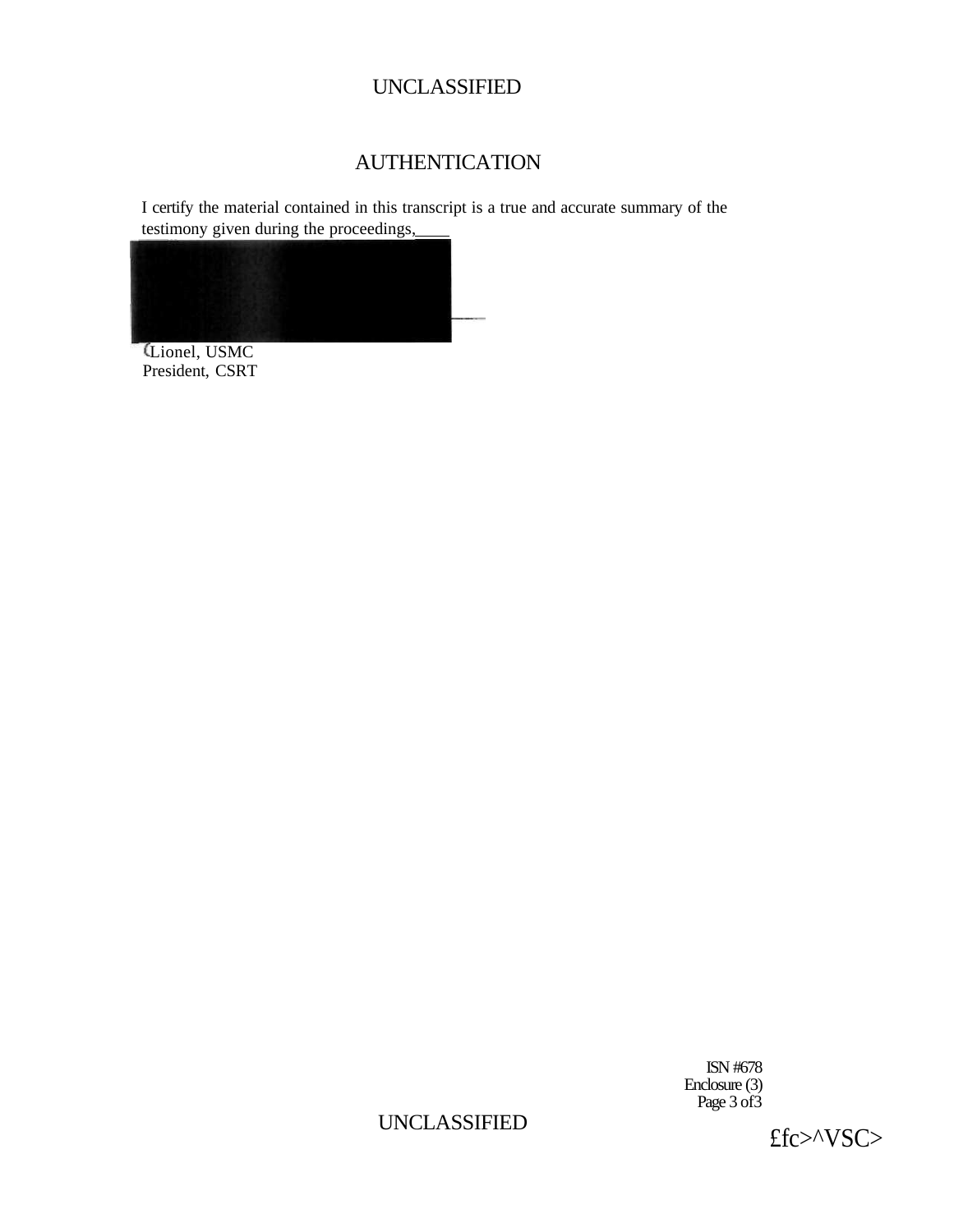#### Summarized Unsworn Detainee Statement

*The Tribunal President noted that the Tribunal had been advised that the Detainee elected not to participate in the Tribunal process, after originally choosing to participate during prior interviews with his Personal Representative.* 

Tribunal President (addressing the Personal Representative, to confirm the Detainee recently elected not to participate): You have advised this Tribunal that the Detainee has elected not to participate. Is this still the situation?

Personal Representative: Yes, ma'am.

Tribunal President: Did you meet with the Detainee, and inform him of his rights in regards to this proceeding?

Personal Representative: Yes, ma'am.

Tribunal President: Did he appear to understand the process?

Personal Representative: Yes, ma'am.

Tribunal President: Was the unclassified summary of evidence read to the Detainee?

Personal Representative: Yes, ma'am.

Tribunal President: Was a translator used, and did you confirm the translator spoke the same language as the Detainee?

Personal Representative: Yes, ma'am.

# *At this time, the Tribunal President requested the Detainee Election Form. The Personal Representative presented the form to the Tribunal, along with a handwritten memo explaining the recent change.*

Tribunal President: I note from the Detainee Election Form, that the Detainee originally elected to participate in the Tribunal. On the note (memo) on the day of the Tribunal, dated 20 November 2004, the Detainee has elected not to participate. The Personal Representative and translator went to the Detainee's cell today and verified he did not want to participate, (addressing the Personal Representative) He indicated that choice to you orally?

Personal Representative: Yes, ma'am.

Tribunal President: Very well, this Tribunal will proceed in the Detainee's absence.

ISN # 1453 Enclosure (3) Page 1 of 3

 $UNCLASSIFIED/FOUO$ ,  $-, , , ,$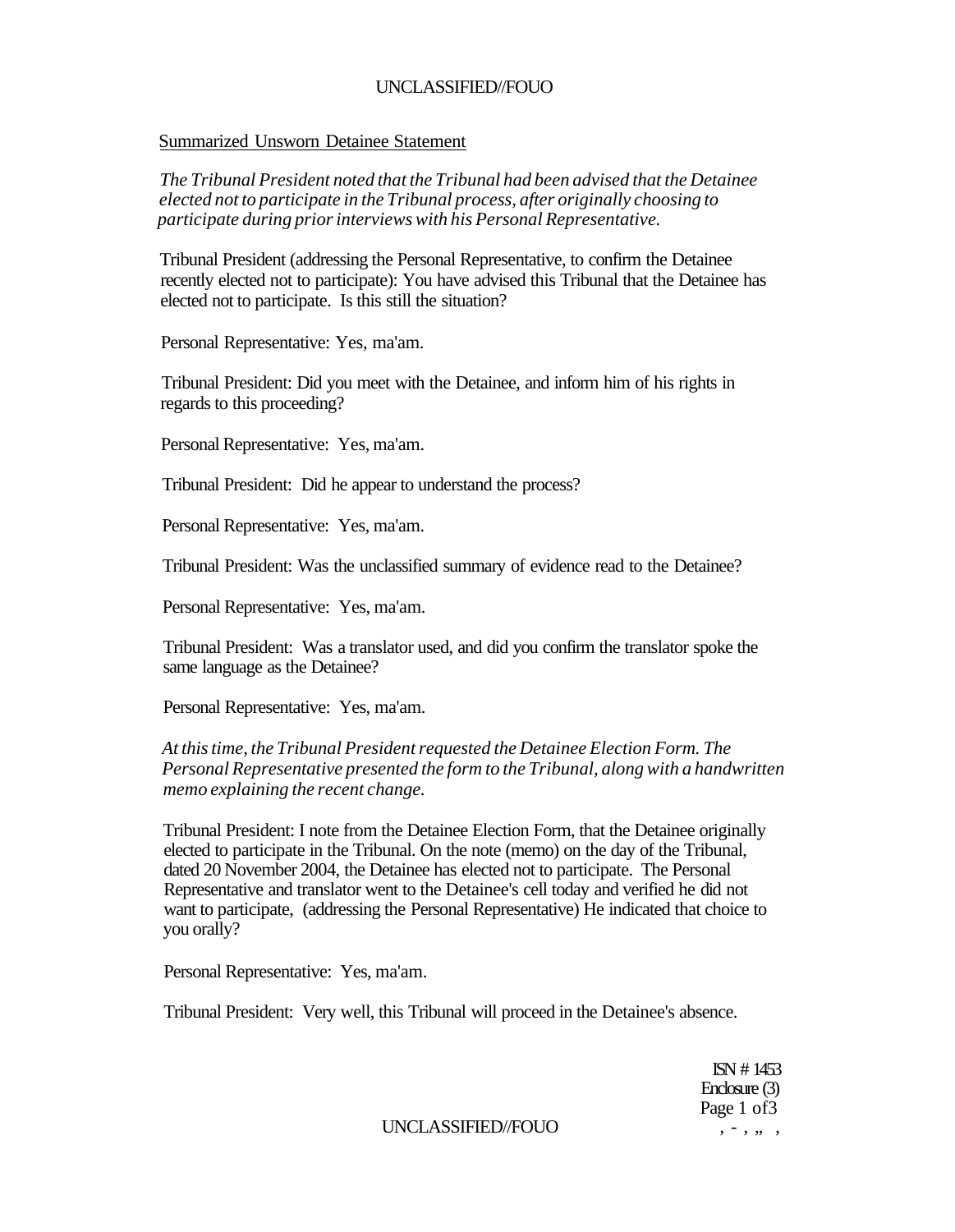*The unclassified summary of evidence was then read by the Recorder to the Tribunal Upon completion of the reading of the unclassified summary, the Personal Representative presented interview notes previously approved by the Detainee to be read aloud to the Tribunal* 

Tribunal President: (to the Personal Representative) Did the Detainee wish for you to present evidence on his behalf?

Personal Representative: Consistent for the meetings I had with him, I would present the information, and he would add to it if he wished to do so.

Tribunal President: You may proceed.

Personal Representative (from interview notes): A couple of points to bring up. A number he admitted were true. These notes were taken from our initial interview on 17 November, and lasted approximately one hour. The Detainee said that on the first point he did travel, but not on the  $18<sup>th</sup>$ ; could\*ve been the  $14<sup>th</sup>$ , and what did it matter? He did admit to  $\# 2$  and  $\# 3$ , that he did complete 45 days of training. He did swear bay at to Usama Bin Laden, but then later swore against him, and was wondering why that second sworn statement was not put into this evidence. On point # 6, he admits nothing about being honored to be a bodyguard for Usama Bin Laden. On 7,8,9 he admitted outright that these were not true. On 10, he stated it was true, and as far as the operative that took the photograph, he did not take the photograph, he was just on the aircraft. On the second page, 3.b-l and 2, he sort of summed both of those up with a statement. He stated that he wasn't going to Kandahar; he was escaping and that he wasn't at a safe house. He actually went to a house with his wife and broke down a door. He said he was running away from Bin Laden. He said all of these things are jokes, and that the unclassified evidence wasn't hard evidence; people would laugh at it. His response to 3.b-l, about rejoining the fight, he said, "what fight?" There were bombs hitting the house, his wife was injured; he was worried about their safety; it was not a safe house. He left Kandahar about 6 December, and hid under a bridge until the following day. He was trying to get back to Yemen. He did again state that he did want to participate in the Tribunal. One other side note was that he said the Bush doctrine is fascist, but the truth is very important, which is why he wanted to go to the Tribunal. He also stated that when he gets out, he wants to stay in Cuba, and doesn't want to go back to Yemen. He wants to raise chickens, but the way the government is, he stated he's fearful the chickens would be considered enemy combatants as well. He told me he had always told the same consistent story, and that the evidence generated was not logical. He had no witnesses or documents to present, but he did have a special request for the Tribunal. His recommendation to consider was that Detainee's be given the opportunity to receive a nicer pair of shoes and nicer outfit out of respect for the Tribunal, and that all people going to the Tribunal should be allowed to have one of the nutritious energy drinks before. Actually he told me to make sure I recorded this: "Usama Bin Laden told him to go to Yemen to join with the people called the Abu Shadeed. This group is a terrorist organization known for attacking Western buildings and bases, etc. He stated that he

> ISN *U* 1453 Enclosure (3) Page 2 of 3

## UNCLASSIFIED//FOUO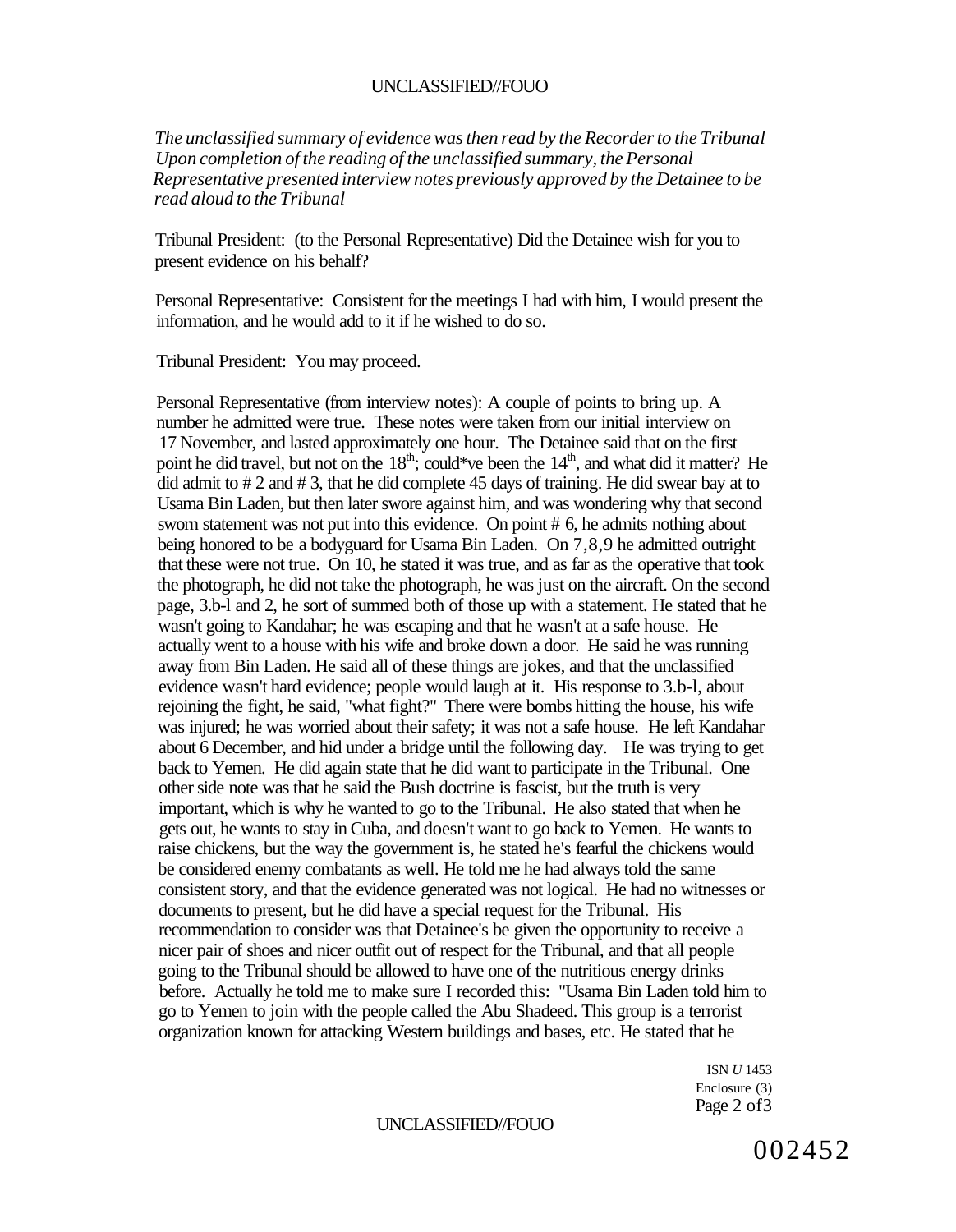received a letter to join, but he refused to join, and did not go to join this organization. This is why, he stated, he swore against UBL, and all these allegations are not true. With that, our meeting of 17 November was included. I (the Personal Representative) have nothing further to add.

*The Tribunal President then confirmed there was no more evidence to be presented on behalf of the Detainee, and explained the remainder of the process to the Tribunal* 

# AUTHENTICATION

I certify the material contained in this transcript is a true and accurate summary of the testimony given during the proceedings.

Colonel, United States Army Tribunal President

> TSN # 1453 Enclosure (3) Page 3 of 3

UNCLASSIFIED//FOUO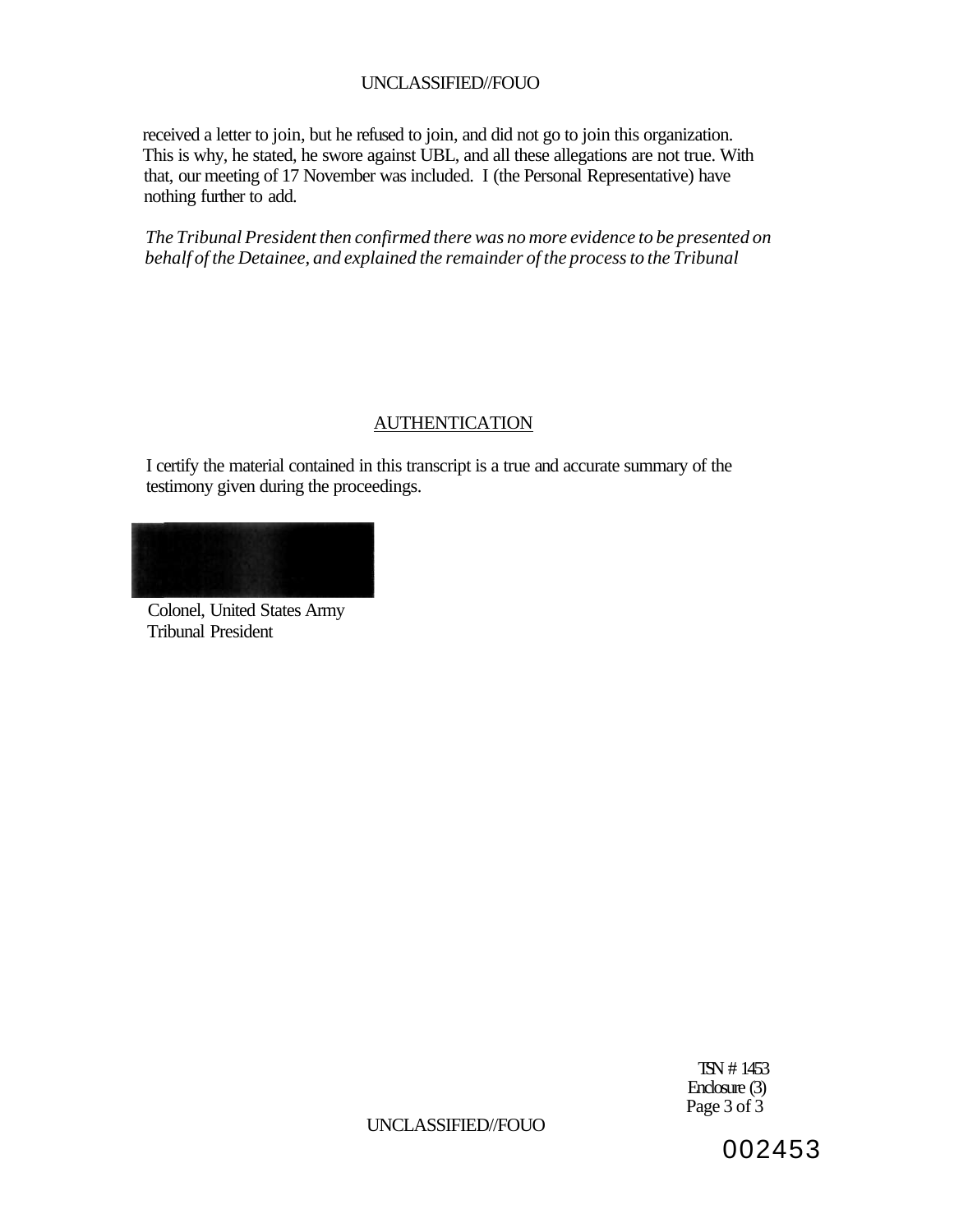#### Summarized Unsworn Detainee Statement

*The Tribunal President read the Hearing Instructions to the Detainee. The Detainee confirmed that he understood the process and had no questions.* 

*The Recorded read the Unclassified Summary of Evidence of Combatant Status Review Tribunal to which the Detainee replied:* 

I went from Afghanistan to Pakistan.

*The Tribunal President informed the Detainee that he would be given an opportunity to make his statement shortly.* 

All of the information and accusations you have against me are incorrect. I went from Saudi Arabia. ..

*The Tribunal President opened the session to the Detainee to make his statement and informed him that he would have the assistance of the Personal Representative in doing so.* 

I don't need anybody. All I need is God.

*The Tribunal President asked the Detainee if he wished to present information or make a statement and if so, did he wish to make his statement under oath.* 

I have nothing to say. All of this information is incorrect.

*The Tribunal President confirmed that the Detainee didn \*t wish to make statement.* 

There is no reason for me even to be here.

*The Tribunal President assured the Detainee that he was welcome in Tribunal whether he made a statement or not She went on to state that the Personal Representative, Recorder, and the Tribunal Members may have questions for the Detainee. The Detainee was then asked if he would be willing to answer questions if asked.* 

I have no problem with that, as long as it's not a question that has been answered before.

*The Tribunal President explained that the Tribunal had only seen the Unclassified Summary. Therefore, there was no way to know if the any questions that may be posed were redundant or not* 

If you want to find out about a question, get my file and get all the questions.

ISN# 062 Enclosure (3) Page 1 of2

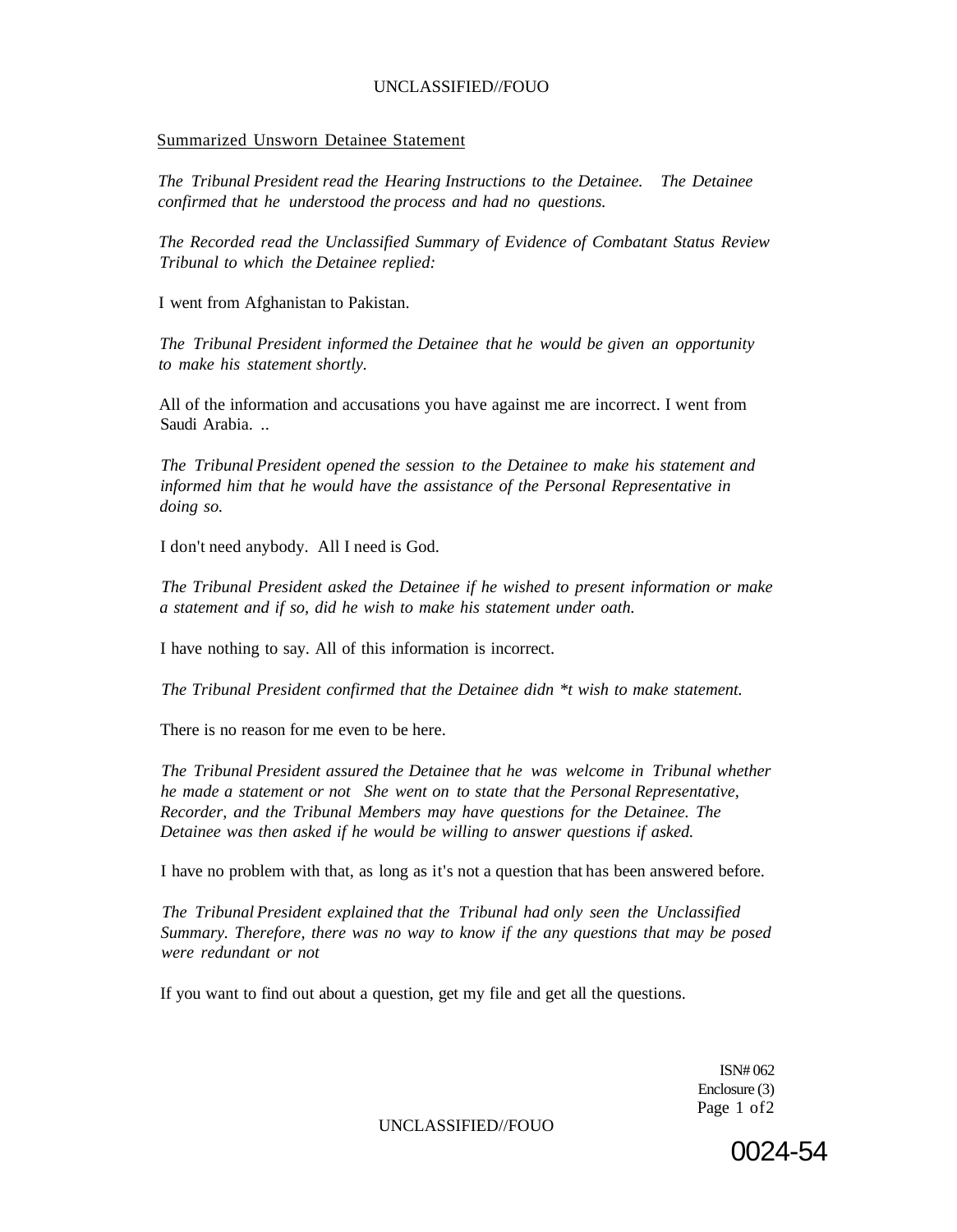*The Tribunal President re-confirmed that the Tribunal Members had no questions for the Detainee,* 

Tribunal President questions

- Q. You explained earlier that you were going to Afghanistan or Pakistan?
- A. When I was going there or when I was coming back?
- Q. Going there. Your destination was to head to Afghanistan?
- A. I was going from Saudi Arabia to Afghanistan to teach.
- Q. To teach the Koran?
- A. Yes.
- Q. Did you have a place to do that? Did you already contact the mosque or something where you were going to teach?
- A. All these questions are in my files. Go back to the file and read the file.

*The Tribunal President thanked the Detainee and asked if he any further information to present* 

I have none.

*The Tribunal President confirmed with the Personal Representative that the Detainee had no further evidence and/or witnesses,* 

*The Tribunal President stated that all unclassified evidence had been presented to the Tribunal and closed the open session. The Tribunal President explains the remainder of the Tribunal process to the Detainee and adjourns the Tribunal.* 

#### **AUTHENTICATION**

I certify the material contained in this transcript is a true and accurate summary of the testimony given during the proceedings.



Colonel, United States Army Tribunal President

> ISN# 062 Enclosure (3) Page 2 of 2

UNCLASSIFIED//FOUO

 $00245^{\circ}$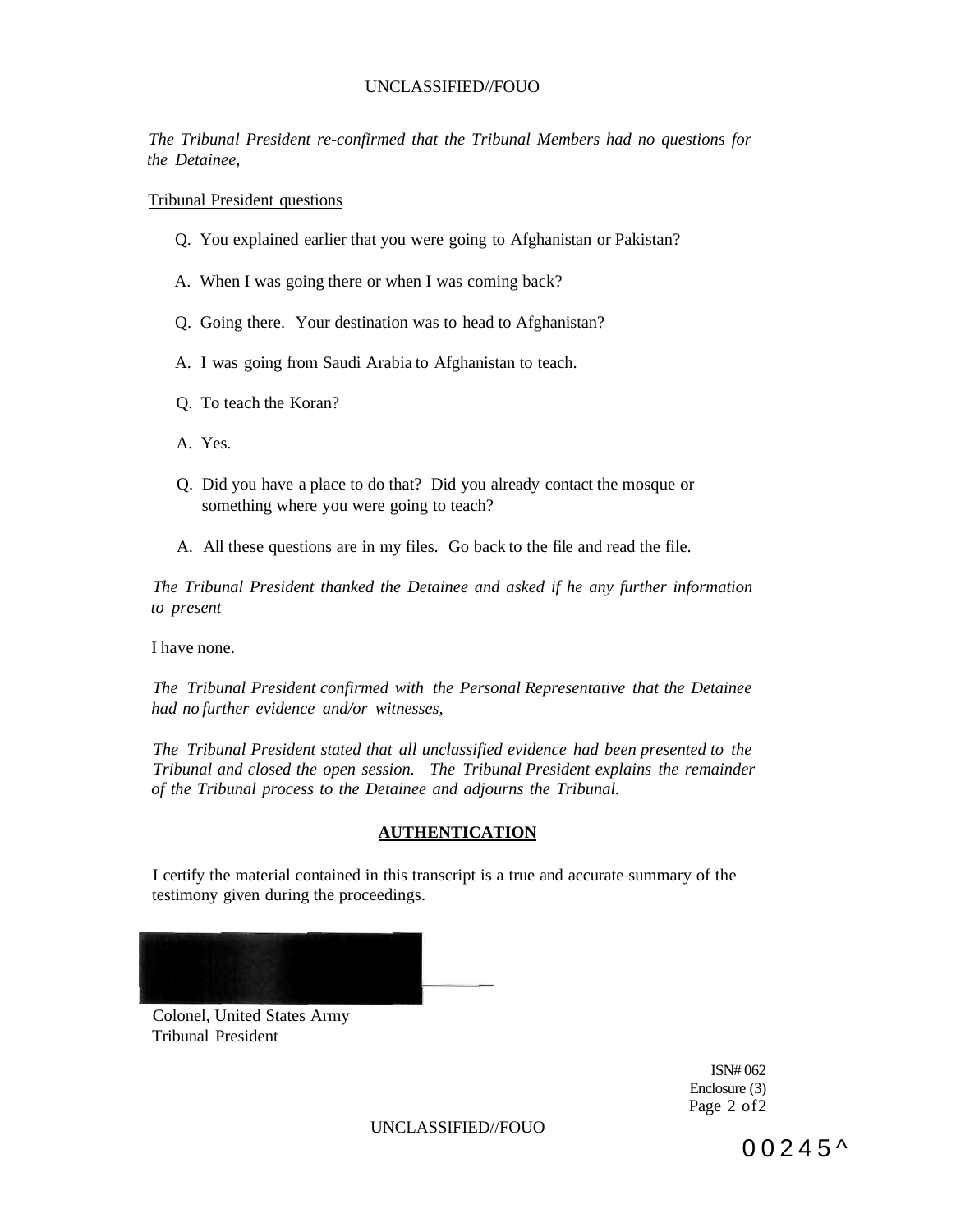# UNCLASSIF1ED//F0U0

## **Summarized Unsworn Detainee Statement**

*The Personal Representative made the following submission on behalf of the Detainee, who was not present during the proceedings.* 

*•* **3(a)l The detainee served in the Libyan military from 1983 to 1990, where he received training with AK-47's, pistols and various machine guns.** 

I did not participate in any hostilities against the Americans. My job... I was drafted; they drafted me. I served in the Army and I trained on an AK-47 and a pistol, but did not train on **a** machine gun. I never used any of my training from the Libyan Army to fight against the Americans.

• **3(a)2 The detainee traveled from Libya to Afghanistan via Tanzania, Algeria and France in 1990, to fight the jihad against the Soviet Union.** 

I did not go through Tanzania; there were no Russians there at that time. I fled my country, Libya, in 1990 to go to Afghanistan to immigrate and to start a new life.

• **3(a)3 The detainee received weapons training (AD-47, sniper rifle, RPGs, and 82mm mortars) at two Libyan training camps located within Afghanistan (Torkhum and Samar Khaila).** 

I received training, but not on the RPG. I followed the crowd. They said "Come with us." In 1993 the Russians went. There was a new Afghanistan communist government in charge before the Taliban. During this time, I traveled back and forth between Pakistan and Afghanistan.

# • **3(a)4 The detainee stayed at a Libyan Islamic Fighting Group (LIFG) guesthouse in Jalalabad City, AF.**

Yes, I did before, not after, September 11, I was in Kabul, Afghanistan before September  $11<sup>th</sup>$  around the year 2000. I had nowhere else to go.

# • **3(a)5 The detainee was a member of the LIFG.**

I was never a member. I was compelled to stay with them; I had no choice but to stay.

> ISN# 709 Enclosure (3) Page 1 of 2

UNCLASSIF1ED//FOUO